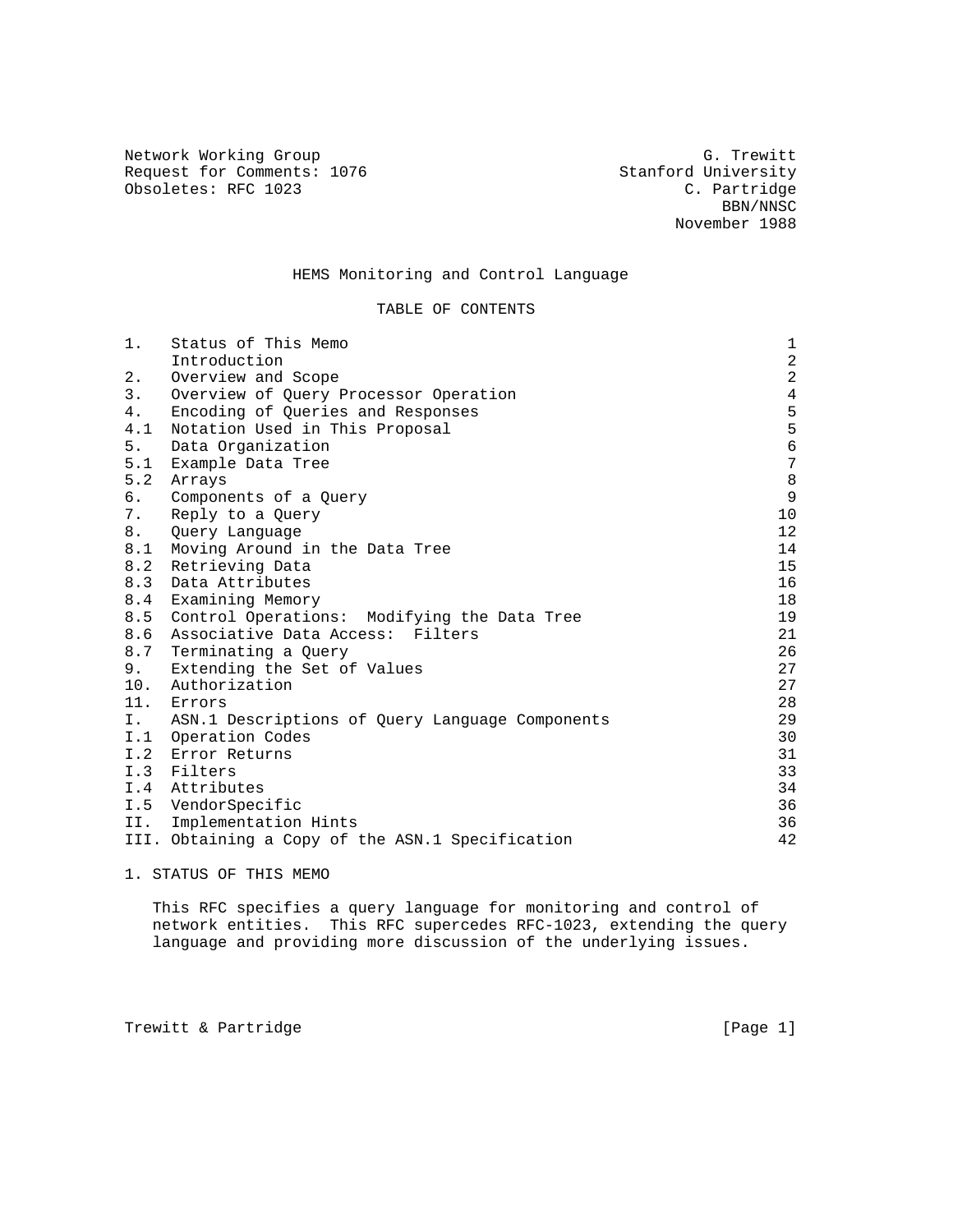This language is a component of the High-Level Entity Monitoring System (HEMS) described in RFC-1021 and RFC-1022. Readers may wish to consult these RFCs when reading this memo. RFC-1024 contains detailed assignments of numbers and structures used in this system. Portions of RFC-1024 that define query language structures are superceded by definitions in this memo. This memo assumes a knowledge of the ISO data encoding standard, ASN.1.

Distribution of this memo is unlimited.

#### INTRODUCTION

 This RFC specifies the design of a general-purpose, yet efficient, monitoring and control language for managing network entities. The data in the entity is modeled as a hierarchy and specific items are named by giving the path from the root of the tree. Most items are read-only, but some can be "set" in order to perform control operations. Both requests and responses are represented using the ISO ASN.1 data encoding rules.

### 2. OVERVIEW AND SCOPE

 The basic model of monitoring and control used in this memo is that a query is sent to a monitored entity and the entity sends back a response. The term query is used in the database sense -- it may request information, modify data, or both. We will use gateway oriented examples, but it should be understood that this query response mechanism is applicable to any IP entity.

 In particular, there is no notion of an interactive "conversation" as in SMTP [RFC-821] or FTP [RFC-959]. A query is a complete request that stands on its own and elicits a complete response.

 In order to design the query language, we had to define a model for the data to be retrieved by the queries, which required some understanding of and assumptions to be made about the data. We ended up with a fairly flexible data model, which places few limits on the type or size of the data.

 Wherever possible, we give motivations for the design decisions or assumptions that led to particular features or definitions. Some of the important global considerations and assumptions are:

- The query processor should place as little computational burden on the monitored entity as possible.
- It should not be necessary for a monitored entity to store the complete query. Nothing in the query language should

Trewitt & Partridge  $[Page 2]$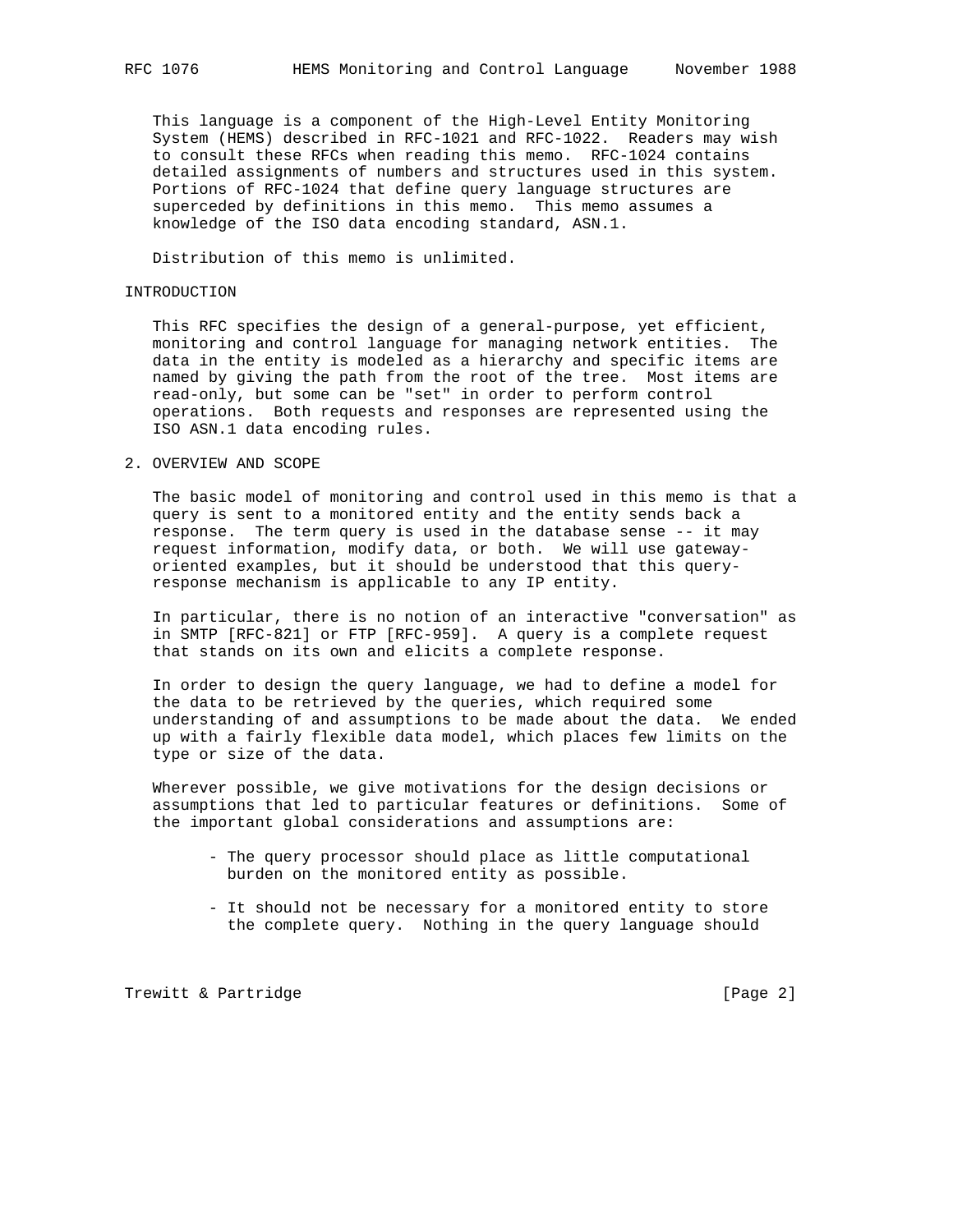preclude an implementation from being able to process the query on the fly, producing portions of the response while the query is still being read and parsed. There may be other constraints that require large amounts of data to be buffered, but the query language design must not be one.

- It is assumed that there is some mechanism to transport a sequence of octets to a query processor within the monitored entity and that there is some mechanism to return a sequence of octets to the entity making the query. In HEMS, this is provided by HEMP and its underlying transport layer. The query language design is independent of these details, however, and could be grafted onto some other protocol.
- The data model must provide organization for the data, so that it can be conveniently named.
- Much of the data to be monitored will be contained in tables. Some tables may contain other tables. The query language should be able to deal with such tables.
- We don't provide capabilities for data reduction in the query language. We will provide for data selection, for example, only retrieving certain table entries, but we will not provide general facilities for processing data, such as computing averages.
- Because one monitoring center may be querying many (possibly hetrogenous) hosts, it must be possible to write generic queries that can be sent to all hosts, and have the query elicit as much information as is available from each host. i.e., queries must not be aborted just because they requested non-existent data.

There were some assumptions that we specifically did not make:

- It is up to the implementation to choose what degree of concurrency will be allowed when processing queries. By locking only portions of the database, it should be possible to achieve good concurrency while still preventing deadlock.
- This specification makes no statement about the use of the "definite" and "indefinite" length forms in ASN.1. There is currently some debate about this usage in the ISO community; implementors should note the recommendations in the ASN.1 specification.

Trewitt & Partridge extending the state of the state of the state of the state of the state of the state of the state of the state of the state of the state of the state of the state of the state of the state of the state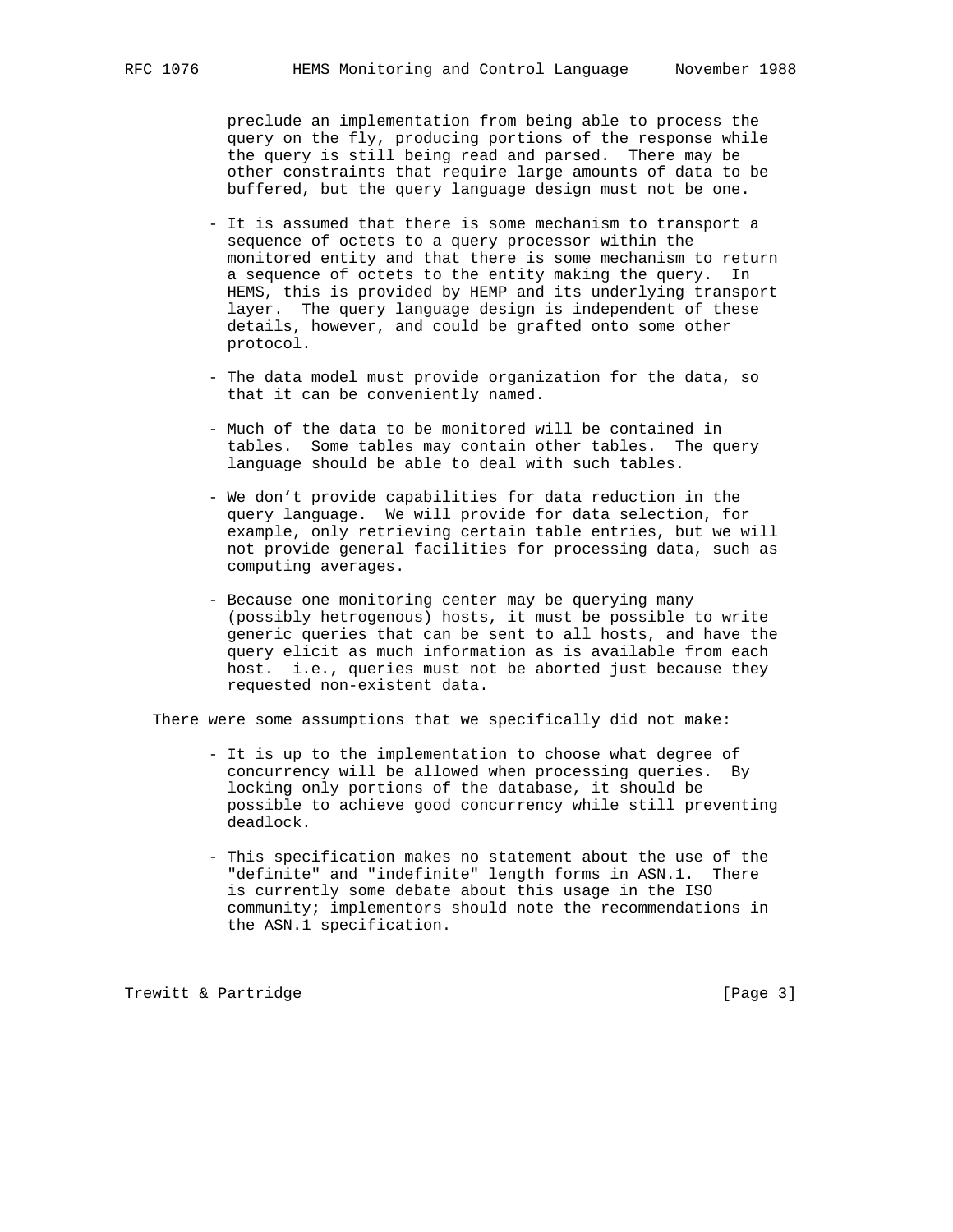Other RFCs associated with HEMS are:

| RFC-1021 | Overview;                                     |
|----------|-----------------------------------------------|
| RFC-1022 | Transport protocol and message encapsulation; |
| RFC-1024 | Precise data definitions.                     |

The rest of this report is organized as follows:

- Section 3 Gives a brief overview of the data model and the operation of the query processor.
- Section 4 Describes the encoding used for queries and responses, and the notation used to represent them in this report.
- Section 5 Describes how the data is organized in the monitored entity, and the view provided of it by the query processor.
- Section 6 Describes the basic data types that may be given to the query processor as input.
- Section 7 Describes how a reply to a query is organized.
- Section 8 Describes the operations available in the query language.
- Section 9 Describes how the set of data in the tree may be extended.
- Section 10 Describes how authorization issues affect the execution of a query.
- Section 11 Describes how errors are reported, and their effect on the processing of the query.
- Appendix I Gives precise ASN.1 definitions of the data types used by the query processor.
- Appendix II Gives extensive implementation hints for the core of the query processor.

# 3. OVERVIEW OF QUERY PROCESSOR OPERATION

 In this section, we give an overview of the operation of the query processor, to provide a framework for the later sections.

The query language models the manageable data as a tree, with each

Trewitt & Partridge  $[Page 4]$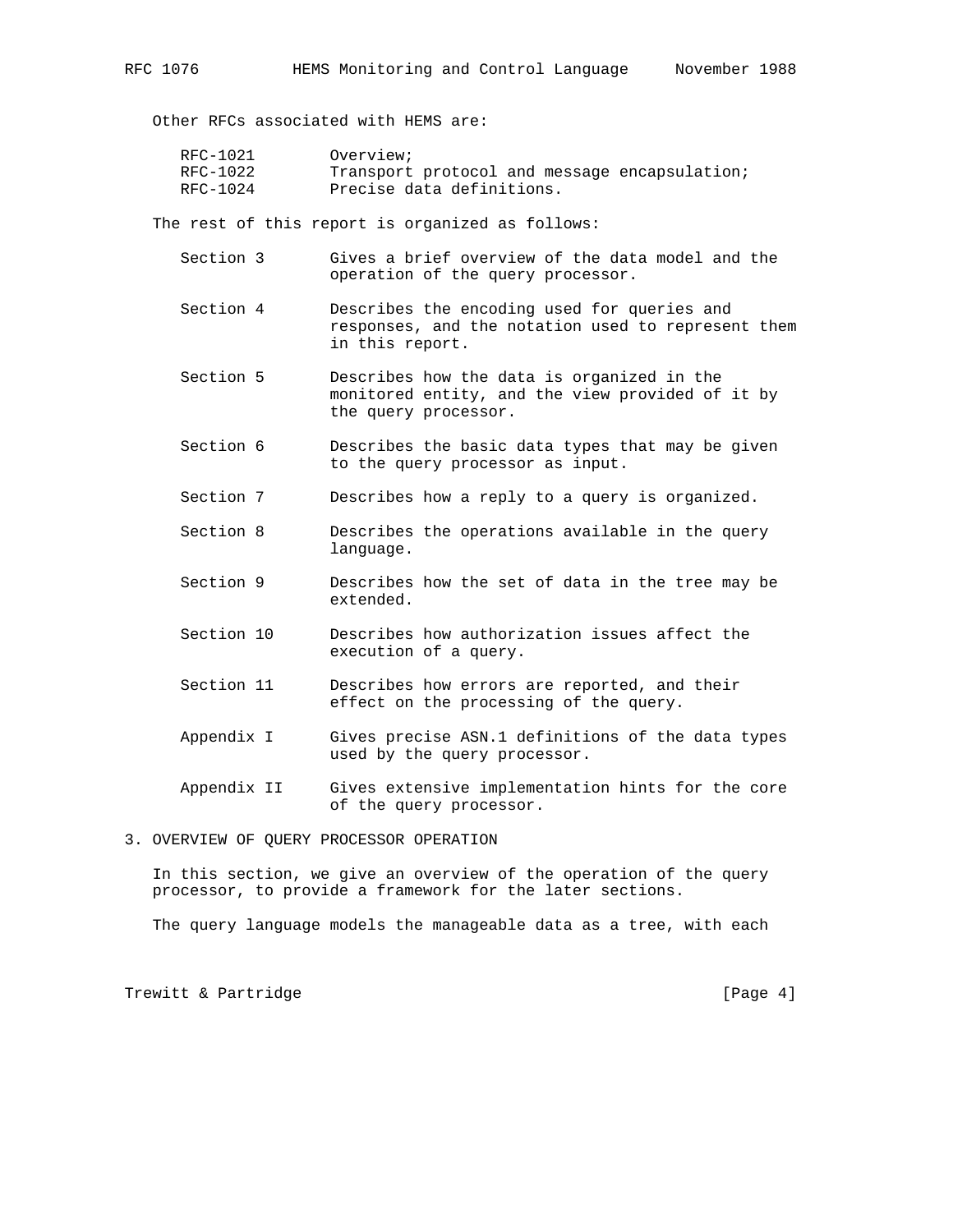branch representing a different aspect of the entity, such as different layers of protocols. Subtrees are further divided to provide additional structure to the data. The leaves of the tree contain the actual data.

 Given this data representation, the task of the query processor is to traverse this tree and retrieve (or modify) data specified in a query. A query consists of instructions to move around in the tree and to retrieve (or modify) named data. The result of a query is an exact image of the parts of the tree that the query processor visited.

 The query processor is very simple -- it only understands eight commands, most of which share the same structure. It is helpful to think of the query processor as an automaton that walks around in the tree, directed by commands in the query. As it moves around, it copies the tree structure it traverses to the query result. Data that is requested by the query is copied into the result as well. Data that is changed by a query is copied into the result after the modification is made.

4. ENCODING OF QUERIES AND RESPONSES

 Both queries and responses are encoded using the representation defined in ISO Standard ASN.1 (Abstract Syntax Notation 1). ASN.1 represents data as sequences of <tag,length,contents> triples that are encoded as a stream of octets. The data tuples may be recursively nested to represent structured data such as arrays or records. For a full description, see the ISO standards IS 8824 and IS 8825. See appendix for information about obtaining these documents.

4.1 Notation Used in This Proposal

 The notation used in this memo is similar to that used in ASN.1, but less formal, smaller, and (hopefully) easier to read. We will refer to a <tag,length,contents> tuple as a "data object". In this RFC, we will not be concerned with the details of the object lengths. They exist in the actual ASN.1 encoding, but will be omitted in the examples here.

 Data objects that have no internal ASN.1 structure such as integer or octet string are referred to as "simple types" or "simple objects". Objects which are constructed out of other ASN.1 data objects will be referred to as "composite types" or "composite objects".

Trewitt & Partridge Trewitt & Partridge Trewitt & Partridge Communication of the Communication of the Communication of the Communication of the Communication of the Communication of the Communication of the Communication o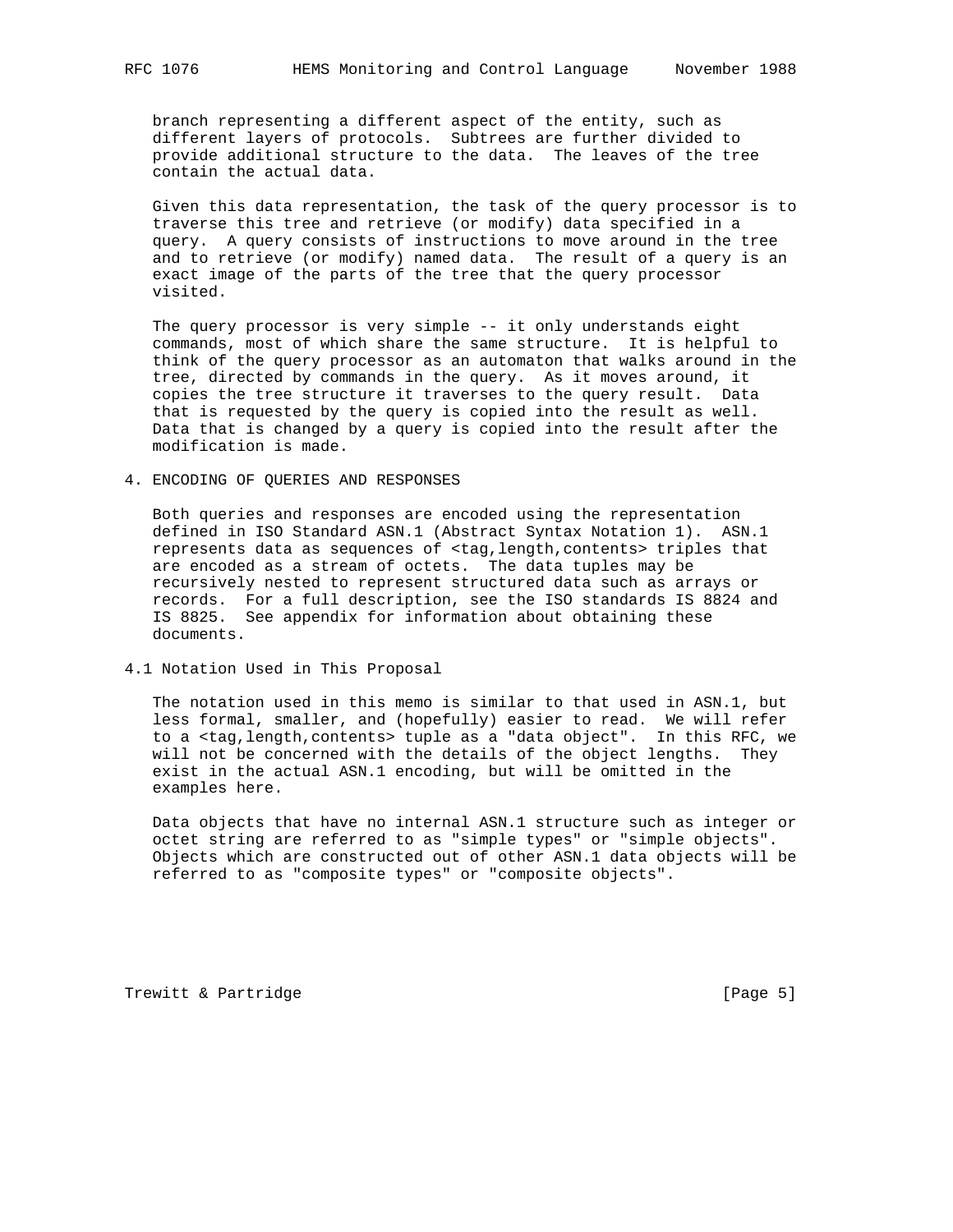The notation ID(value) represents a simple object whose tag is "ID" with the given value. A composite object is represented as ID{ ... contents ... } where contents is a sequence of data objects. The contents may include both simple and structured types, so the structure is fully recursive.

 The difference between simple and composite types is close to the meaning of the "constructor" bit in ASN.1. For the uses here, the distinction is made based upon the semantics of the data, not the representation. Therefore, even though an OctetString can be represented in ASN.1 using either constructed or non-constructed forms, it is conceptually a simple type, with no internal structure, and will always be written as

 ID("some arbitrary string") in this RFC.

 There are situations where it is necessary to specify a type but give no value, such as when referring to the name of the data. In this situation, the same notation is used, but with the value omitted:

 ID or ID() or ID{} Such objects have zero length and no contents. The latter two forms are used when a distinction is being made between simple and composite data, but the difference is just notation -- the representation is the same.

 ASN.1 distinguishes between four "classes" of tags: universal, application-specific, context-dependent, and reserved. HEMS and this query language use the first three. Universal tags are assigned in the ASN.1 standard and its addendums for common types, and are understood by any application using ASN.1. Application-specific tags are limited in scope to a particular application. These are used for "well-known" identifiers that must be recognizable in any context, such as derived data types. Finally, context-dependent tags are used for objects whose meaning is dependent upon where they are encountered. Most tags that identify data are context-dependent.

## 5. DATA ORGANIZATION

 Data in a monitored entity is modeled as a hierarchy. Implementations are not required to organize the data internally as a hierarchy, but they must provide this view of the data through the query language. A hierarchy offers useful structure for the following operations:

Trewitt & Partridge  $[Page 6]$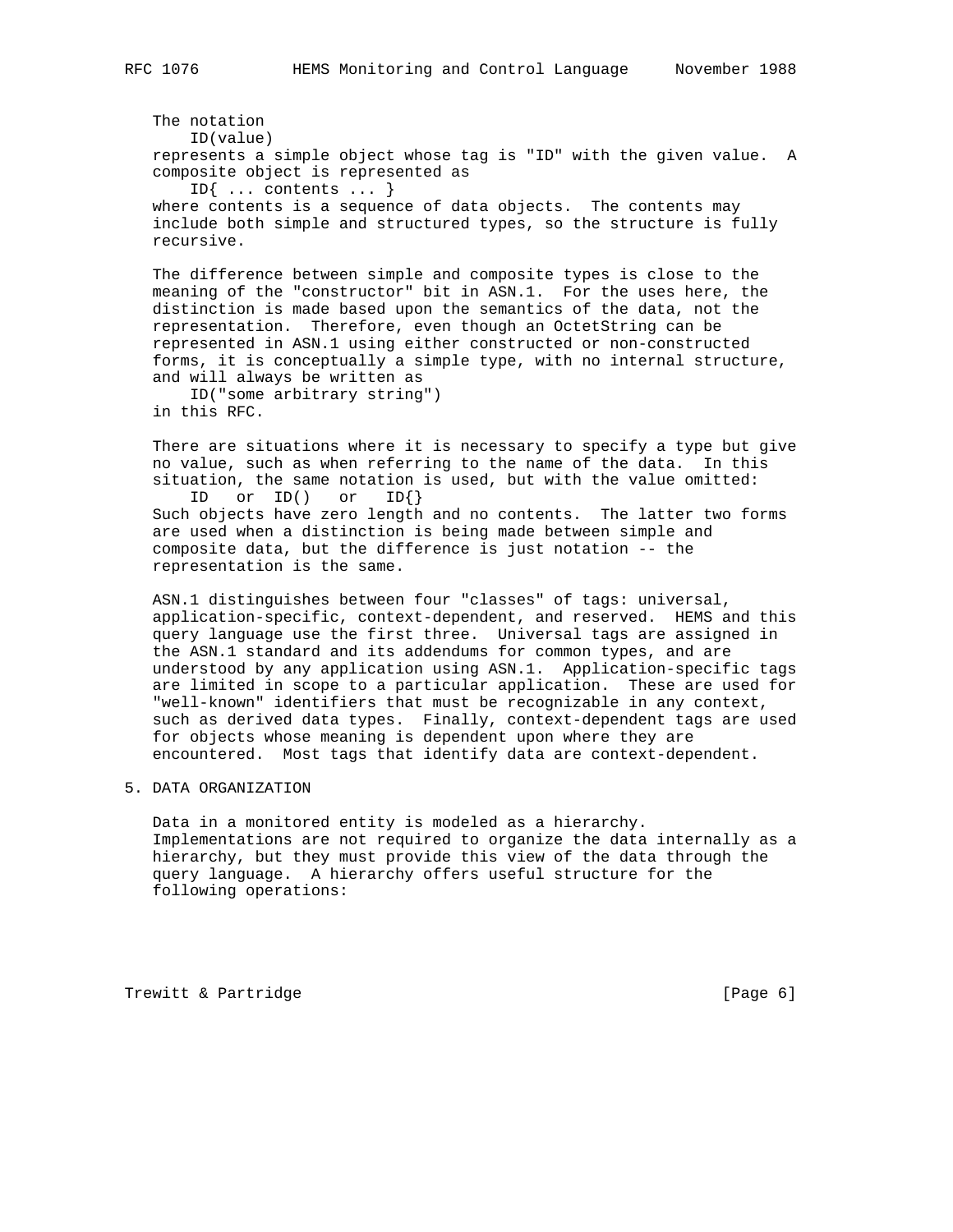- Organization A hierarchy allows related data to be grouped together in a natural way.
- Naming The name of a piece of data is just the path from the root to the data of interest.
- Mapping onto ASN.1 ASN.1 can easily represent a hierarchy by using a "constructor" type as an envelope for an entire subtree.
- Efficient Representation Hierarchical structures are compact and can be traversed quickly.
- Safe Locking If it is necessary to lock part of the hierarchy (for example, when doing an update), locking an entire subtree can be done efficiently and safely, with no danger of deadlock.

 We will use the term "data tree" to refer to this entire structure. Note that this internal model is completely independent of the external ASN.1 representation -- any other suitable representation would do. For the sake of efficiency, we do make a one-to-one mapping between ASN.1 tags and the (internal) names of the nodes. The same could be done for any other external representation.

 Each node in the hierarchy must have names for its component parts. Although we would normally think of names as being ASCII strings such as "input errors", the actual name is just an ASN.1 tag. Such names are small integers (typically, less than 30) and so can easily be mapped by the monitored entity onto its internal representation.

 We use the term "dictionary" to mean an internal node in the hierarchy. Leaf nodes contain the actual data. A dictionary may contain both leaf nodes and other dictionaries.

5.1 Example Data Tree

 Here is a possible organization of the hierarchy in an entity that has several network interfaces and does IP routing. The exact organization of data in entities is specified in RFC-1024. This skeletal data tree will be used throughout this RFC in query examples.

System {

name  $--$  host name clock-msec -- msec since boot

Trewitt & Partridge The Control of the Control of the Control of the Control of the Page 7]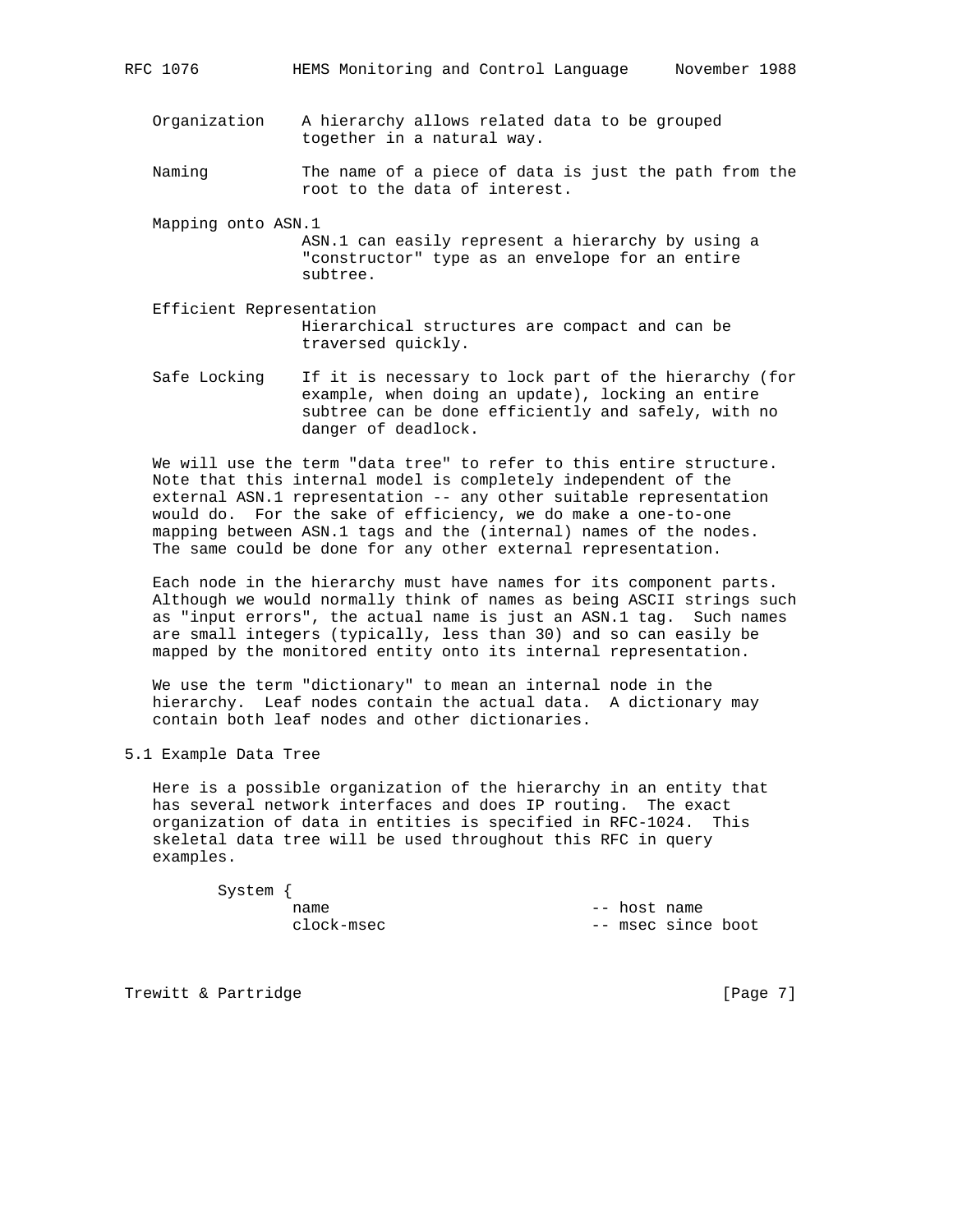```
interfaces -+ # of interfaces
                  memory
 }
         Interfaces { - one per interface
                  InterfaceData{ address, mtu, netMask, ARP{...}, ... }
                 InterfaceData{ address, mtu, netMask, ARP{...}, ...}
the contract of the contract of the contract of the contract of the contract of
 }
          IPRouting {
                  Entry{ ip-addr, interface, cost, ... }
                 Entry\{ ip-addr, interface, cost, ... \}the contract of the contract of the contract of the contract of
 }
```
 There are three top-level dictionaries in this hierarchy (System, Interfaces, and IPRouting) and three other dictionary types (InterfaceData, Entry, and ARP), each with multiple instances.

- The "name" of the clock in this entity would be: system{ clock-msec }
- and the name of a routing table entry's IP address would be: IPRouting{ Entry{ ip-addr } }.
- More than one piece of data can be named by a single ASN.1 object. The entire collection of system information is named by: system and the name of a routing table's IP address and cost would be:
- IPRouting{ Entry{ ip-addr, cost } }.

## 5.2 Arrays

 There is one sub-type of a dictionary that is used as the basis for tables of objects with identical types. We call these dictionaries arrays. In the example above, the dictionaries for interfaces, routing tables, and ARP tables are all arrays.

 In the examples above, the "ip-addr" and "cost" fields are named. In fact, these names refer to the field values for ALL of the routing table entries -- the name doesn't (and can't) specify which routing table entry is intended. This ambiguity is a problem wherever data is organized in tables. If there was a meaningful index for such tables (e.g., "routing table entry #1"), there would be no problem. Unfortunately, there usually isn't such an index. The solution to this problem requires that the data be accessed on the basis of some of its content. Filters, discussed in section 8.6, provide this mechanism.

The primary difference between arrays and plain dictionaries is that

Trewitt & Partridge and the control of the control of the control of the control of the control of the control of the control of the control of the control of the control of the control of the control of the control of the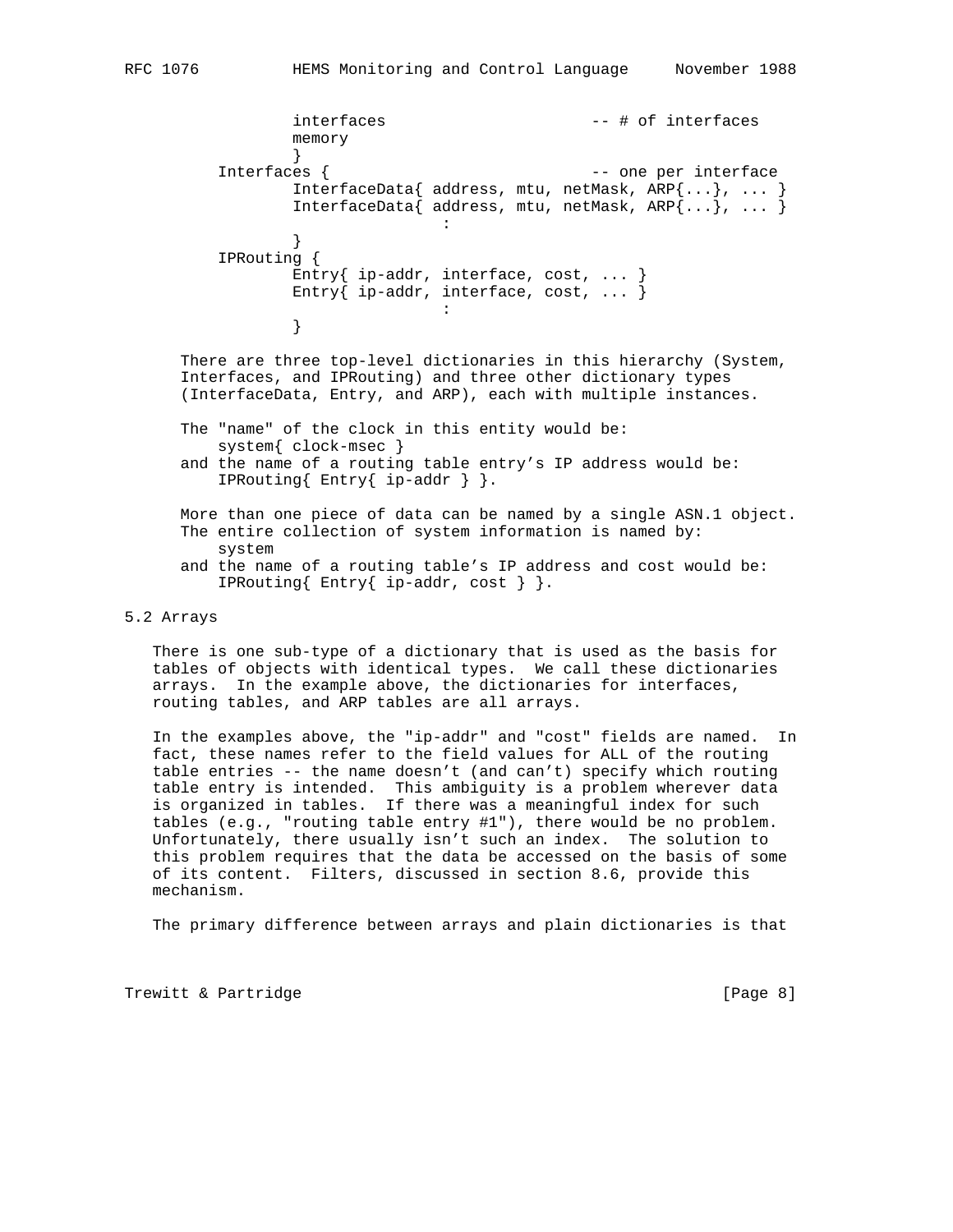arrays may contain only one type of item, while dictionaries, in general, will contain many different types of items. For example, the dictionary IPRouting (which is an array) will contain only items of type Entry.

 The fact that these objects are viewed externally as arrays or tables does not mean that they are represented in an implementation as linear lists of objects. Any collection of same-typed objects is viewed as an array, even though it might be stored internally in some other format, for example, as a hash table.

6. COMPONENTS OF A QUERY

 A HEMS query consists of a sequence of ASN.1 objects, interpreted by a simple stack-based interpreter. [Although we define the query language in terms of the operations of a stack machine, the language does not require an implementation to use a stack machine. This is a well-understood model, and is easy to implement.] One ASN.1 tag is reserved for operation codes; all other tags indicate data that will eventually be used by an operation. These objects are pushed onto the stack when received. Opcodes are immediately executed and may remove or add items to the stack. Because ASN.1 itself provides tags, very little needs to be done to the incoming ASN.1 objects to make them suitable for use by the query interpreter.

 Each ASN.1 object in a query will fit into one of the following categories:

- Opcode An opcode tells the query interpreter to perform an action. They are described in detail in section 8. Opcodes are represented by an application-specific type whose value determines the operation.
- Template These are objects that name one or more items in the data tree. Named items may be either simple items (leaf nodes) or entire dictionaries, in which case the entire subtree "underneath" the dictionary is understood. Templates are used to select specific data to be retrieved from the data tree. A template may be either simple or structured, depending upon what it is naming. A template only names the data -- there are no values contained in it. Therefore the leaf objects in a template will all have a length of zero.

 Examples of very simple templates are: name() or System{} Each of these is just one ASN.1 data object, with zero length. The first names a single data item in the "System"

Trewitt & Partridge Trewitt & Partridge and the control of the control of the control of the control of the control of the control of the control of the control of the control of the control of the control of the control o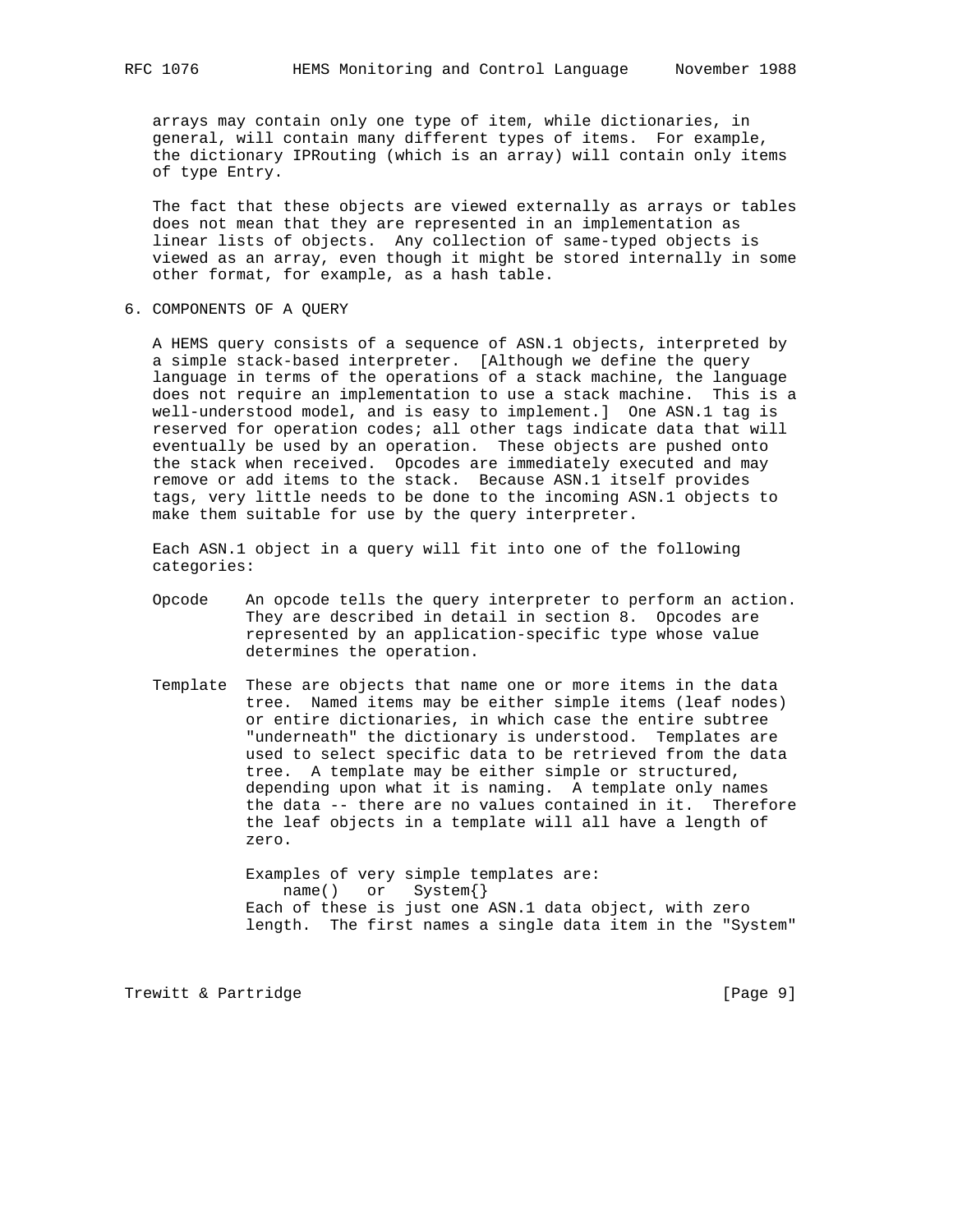dictionary (and must appear in that context), and the second names the entire "System" dictionary. A more complex template such as:

 Interfaces{ InterfaceData{ address, netMask, ARP } } names two simple data items and a dictionary, iterated over all occurrences of "InterfaceData" within the Interfaces array.

- Path A path is a special case of a template that names only a single node in the tree. It specifies a path down into the dictionary tree and names exactly one node in the dictionary tree.
- Value These are used to give data values when needed in a query, for example, when changing a value in the data tree. A value can be thought of as either a filled-in template or as the ASN.1 representation some part of the data tree.
- Filter A boolean expression that can be executed in the context of a particular dictionary that is used to select or not select items in the dictionary. The expressions consist of the primitives "equal", "greater-or-equal", "less-or-equal", and "present" possibly joined by "and", "or", and "not". (See section 8.6.)

 Values, Paths, and Templates usually have names in the context dependent class, except for a few special cases, which are in the application-specific class.

7. REPLY TO A QUERY

 The data returned to the monitoring entity is a sequence of ASN.1 data items. Conceptually, the reply is a subset of the data tree, where the query selects which portions are to be included. This is exactly true for data retrieval requests, and essentially true for data modification requests -- the reply contains the data after it has been modified. The key point is that the data in a reply represents the state of the data tree immediately after the query was executed.

 The sequence of the data is determined by the sequence of query language operations and the order of data items within Templates and Values given as input to these operations. If a query requests data from two of the top-level dictionaries in the data tree, by giving two templates such as:

> System{ name, interfaces } Interfaces{

Trewitt & Partridge **and Communist Communist Communist Communist Communist Communist Communist Communist Communist Communist Communist Communist Communist Communist Communist Communist Communist Communist Communist Communi**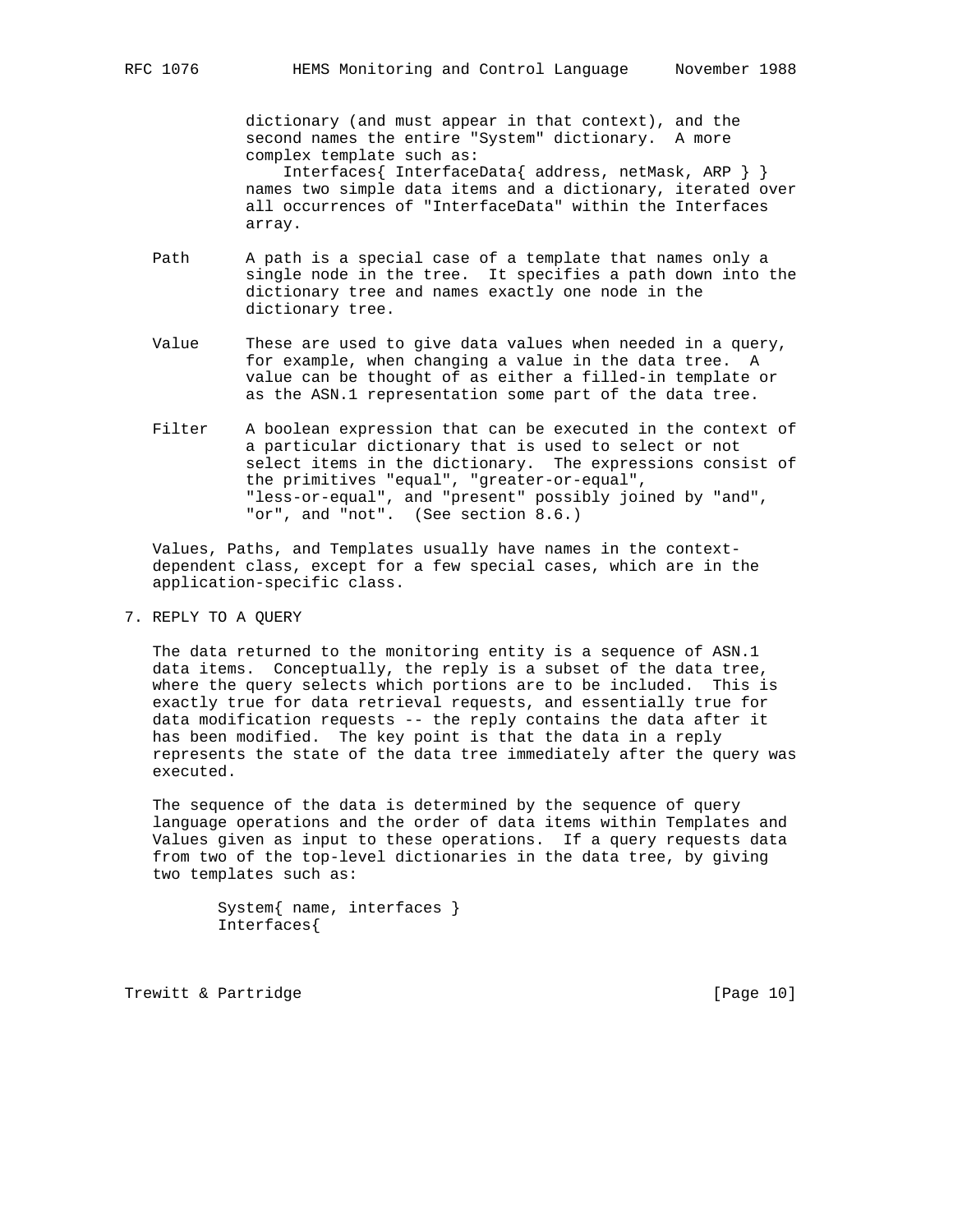InterfaceData { address, netMask, mtu } }

then the response will consist of two ASN.1 data objects, as follows:

```
 System {
             name("system name"),
             interfaces(2)
 }
       Interfaces {
             InterfaceData { address(36.8.0.1),
                         netMask(FFFF0000),
                         mtu(1500)
 }
             InterfaceData { address(10.1.0.1),
                         mtu(1008),
                         netMask(FF000000)
 }
 }
```
 With few exceptions, each of the data items in the hierarchy is named in the context-specific ASN.1 type space. Because of this, the returned objects must be fully qualified. For example, the name of the entity must always be returned encapsulated inside an ASN.1 object for "System". If it were not, there would be no way to tell if the object that was returned was "name" inside the "System" dictionary or "address" inside the "interfaces" dictionary (assuming in this case that "name" and "address" were assigned the same integer as their ASN.1 tags).

 Having fully-qualified data simplifies decoding of the data at the receiving end and allows the tags to be locally chosen. Definitions for tags within routing tables won't conflict with definitions for tags within interfaces. Therefore, the people doing the name assignments are less constrained. In addition, most of the identifiers will be fairly small integers, which is an advantage because ASN.1 can fit tag numbers up to 30 in a one-octet tag field. Larger numbers require a second octet.

 If data is requested that doesn't exist, either because the tag is not defined, or because an implementation doesn't provide that data (such as when the data is optional), the response will contain an ASN.1 object that is empty. The tag will be the same as in the query, and the object will have a length of zero.

 The same response is given if the requested data does exist, but the invoker of the query does not have authorization to access it. See section 10 for more discussion of authorization mechanisms.

Trewitt & Partridge **Execute 2** (Page 11)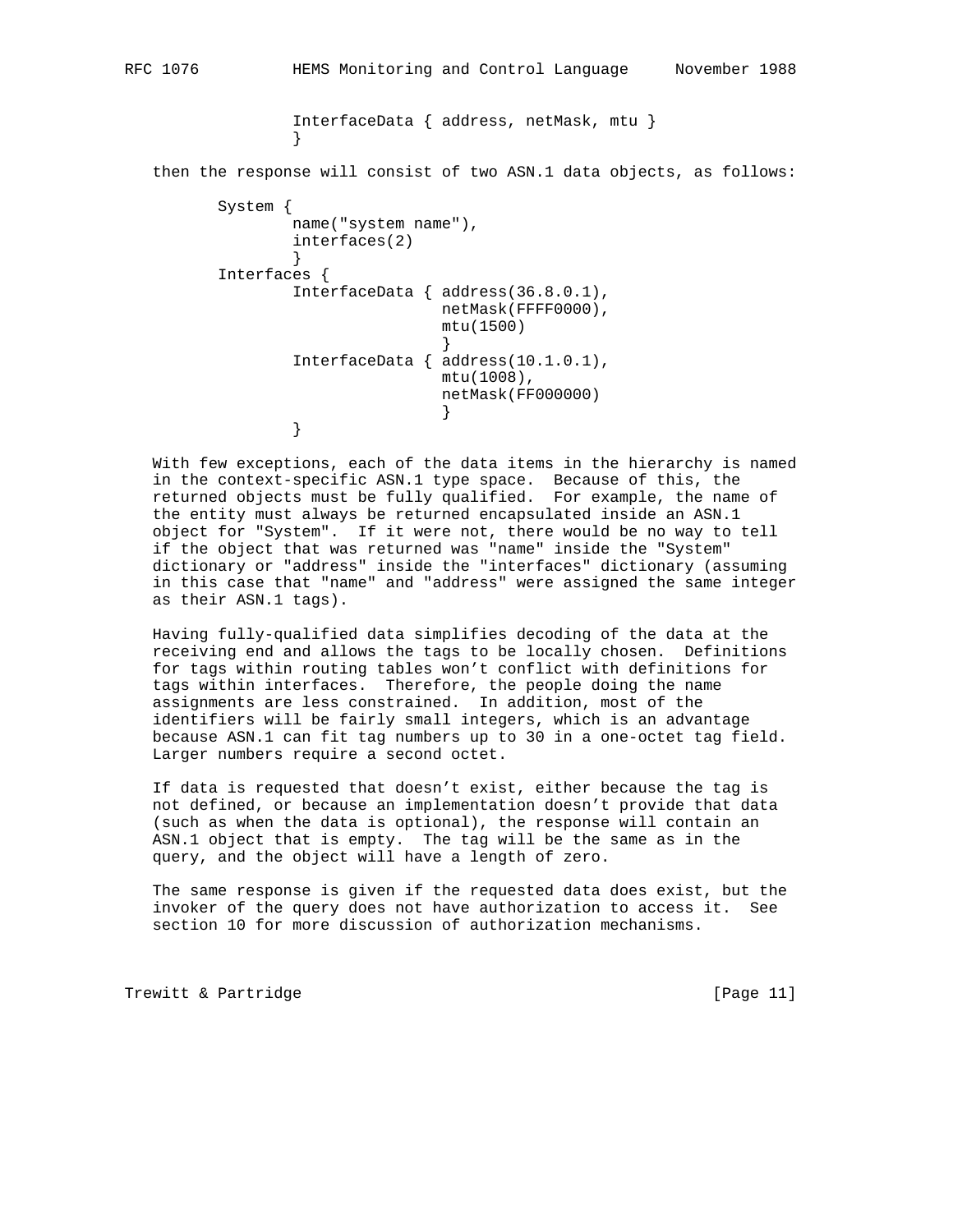This allows completely generic queries to be composed without regard to whether the data is defined or implemented at all of the entities that will receive the query. All of the available data will be returned, without generating errors that might otherwise terminate the processing of the query.

## 8. QUERY LANGUAGE

 The query language is designed to be expressive enough to write useful queries with, yet simple enough to be easy to implement. The query processor should be as simple and fast as possible, in order to avoid placing a burden on the monitored entity, which may be a critical node such as a gateway.

 Although queries are formed in a flexible way using what we term a "language", this is not a programming language. There are operations that operate on data, but most other features of programming languages are not present. In particular:

- Programs are not stored in the query processor.
- The only form of temporary storage is a stack, of limited depth.
- There are no subroutines.
- There are no explicit control structures defined in the language.

 The central element of the language is the stack. It may contain templates, (and therefore paths), values, and filters taken from the query. In addition, it can contain dictionaries (and therefore arrays) from the data tree. At the beginning of a query, it contains one item, the root dictionary.

 The overall operation consists of reading ASN.1 objects from the input stream. All objects that aren't opcodes are pushed onto the stack as soon as they are read. Each opcode is executed immediately and may remove items from the stack, may generate ASN.1 objects and send them to the output stream, and may leave items on the stack. Because each input object is dealt with immediately, portions of the response may be generated while the query is still being received.

 In the descriptions below, operator names are in capital letters, preceded by the arguments used from the stack and followed by results left on the stack. For example:

Trewitt & Partridge **and Communist Communist Communist Communist Communist Communist Communist Communist Communist Communist Communist Communist Communist Communist Communist Communist Communist Communist Communist Communi**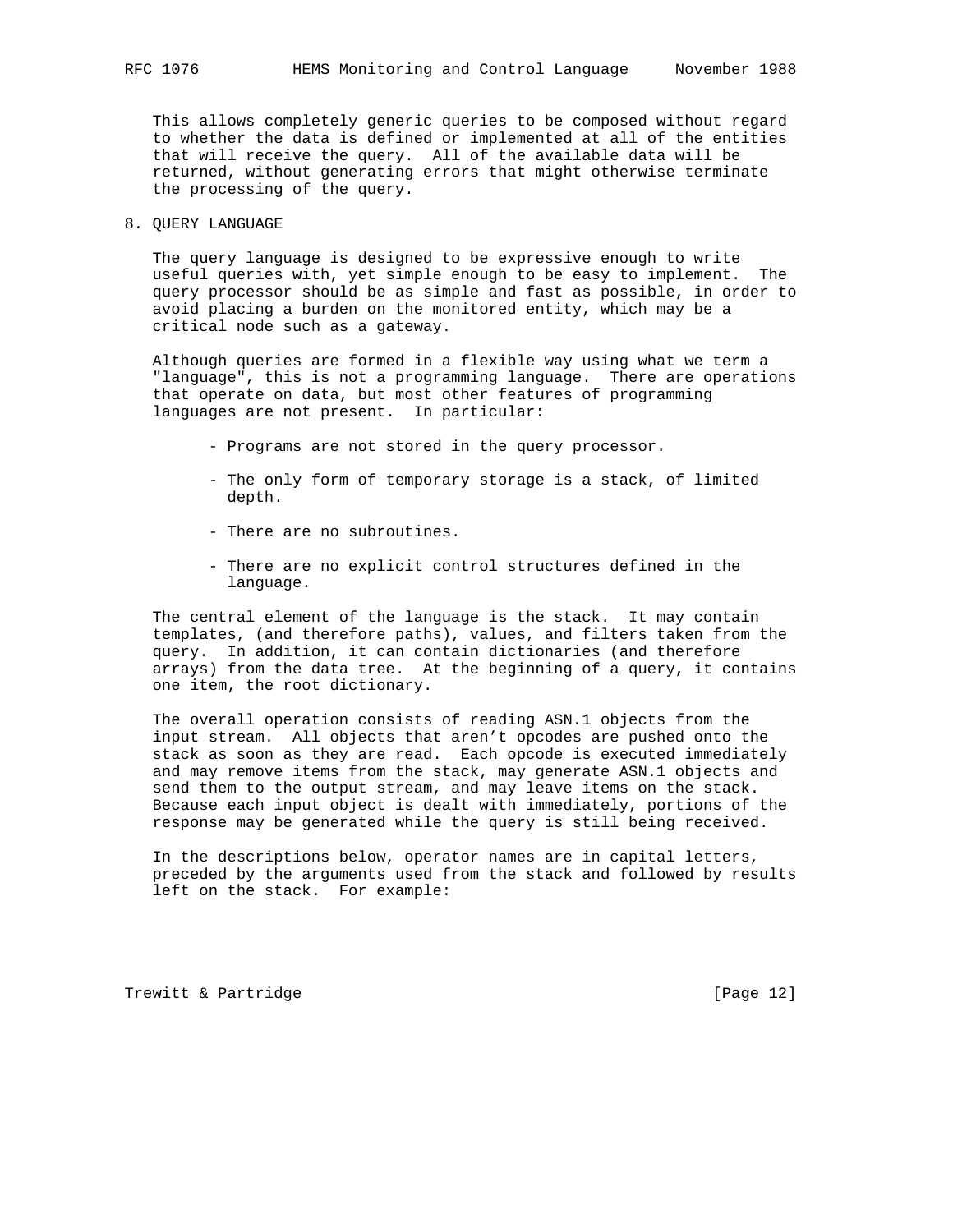OP a b OP a t means that the OP operator takes <a> and <br > <br >off of the stack and leaves <t> on the stack. Most of the operators in the query language leave the first operand (<a> in this example) on the stack for future use.

If both <a> and <b> were received as part of the query (as opposed to being calculated by previous operations), then this part of the query would have consisted of the sequence:

 <a>  $$ 

OP

 So, like other stack-based languages, the arguments and operators must be presented in postfix order, with an operator following its operands.

 Here is a summary of all of the operators defined in the query language. Most of the operators can take several different sets of operands and behave differently based upon the operand types. Details and examples are given later.

 BEGIN dict1 path BEGIN dict1 dict array path filter BEGIN array dict Move down in the data tree, establishing a context for future operations.

 END dict END -- Undo the most recent BEGIN.

GET dict GET dict dict template GET dict array template filter GET array Retrieve data from the data tree.

### GET-ATTRIBUTES

 dict GET-ATTRIBUTES dict dict template GET-ATTRIBUTES dict array template filter GET-ATTRIBUTES array Retrieve attribute information about data in the data tree.

 GET-RANGE dict path start length GET-RANGE dict Retrieve a subrange of an OctetString. Used for reading memory.

 SET dict value SET dict array value filter SET array Change values in the data tree, possibly performing control functions.

Trewitt & Partridge **and Execution** [Page 13]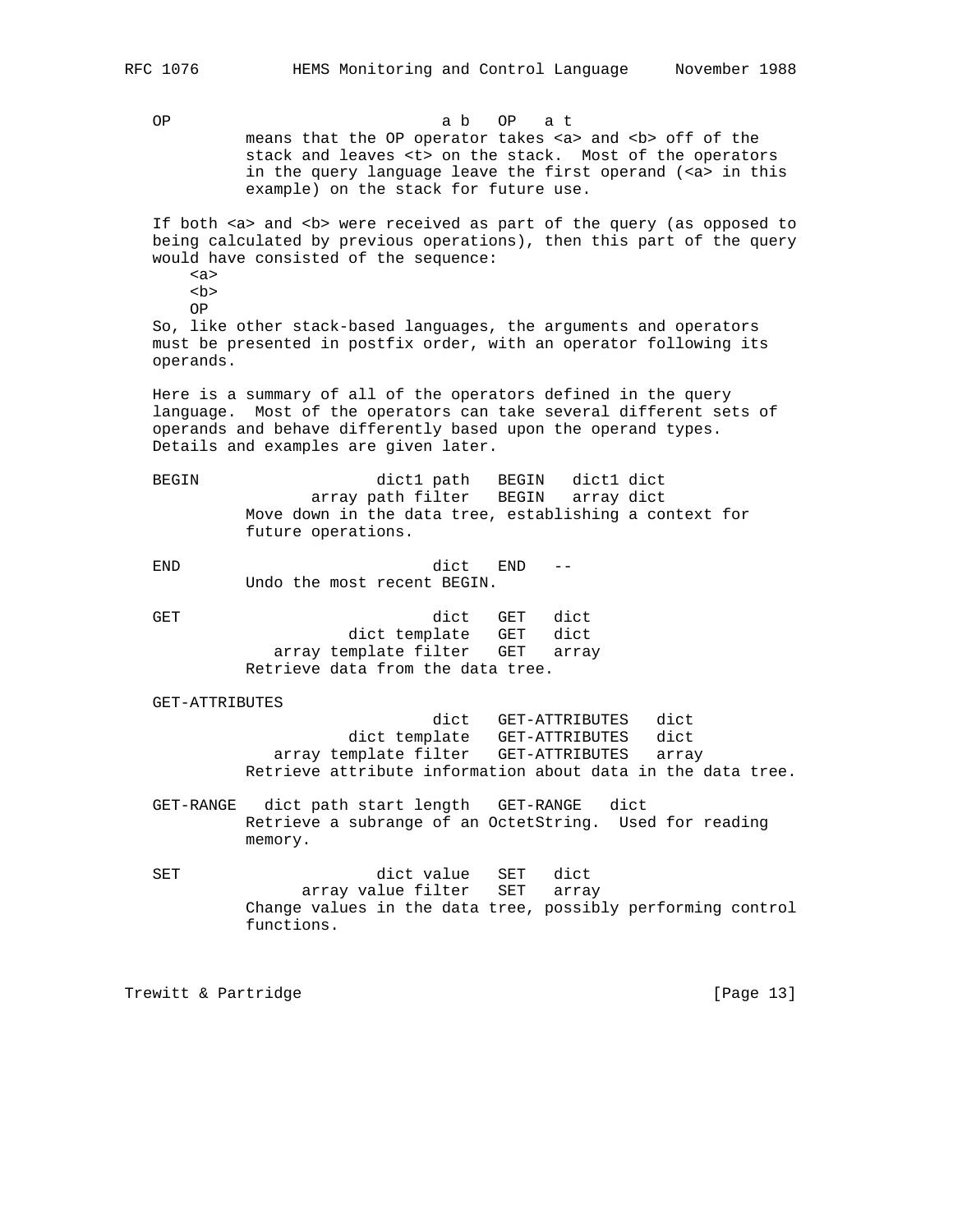CREATE array value CREATE dict Create new table entries.

 DELETE array filter DELETE array Delete table entries.

 These operators are defined so that it is impossible to generate an invalid query response. Since a response is supposed to be a snapshot of a portion (or portions) of the data tree, it is important that only data that is actually in the tree be put in the response. Two features of the language help guarantee this:

- Data is put in the response directly from the tree (by GET-\*). Data does not go from the tree to the stack and then into the response.
- Dictionaries on the stack are all derived from the initial, root dictionary. The operations that manipulate dictionaries (BEGIN and END) also update the response with the new location in the tree.

8.1 Moving Around in the Data Tree

 The initial point of reference in the data tree is the root. That is, operators name data starting at the root of the tree. It is useful to be able to move to some other dictionary in the tree and then name data from that point. The BEGIN operator moves down in the tree and END undoes the last unmatched BEGIN.

BEGIN is used for two purposes:

- By moving to a dictionary closer to the data of interest, the name of the data can be shorter than if the full name (from the root) were given.
- It is used to establish a context for filtered operations to operate in. Filters are discussed in section 8.6.
- BEGIN dict1 path BEGIN dict1 dict Follow <path> down the dictionary starting from <dict1>. Push the final dictionary named by <path> onto the stack. <path> must name a dictionary (not a leaf node). At the same time, produce the beginning octets of an ASN.1 object corresponding to the new dictionary. It is up to the implementation to choose between using the "indefinite length" representation or the "definite length" form and going back and filling the length in later.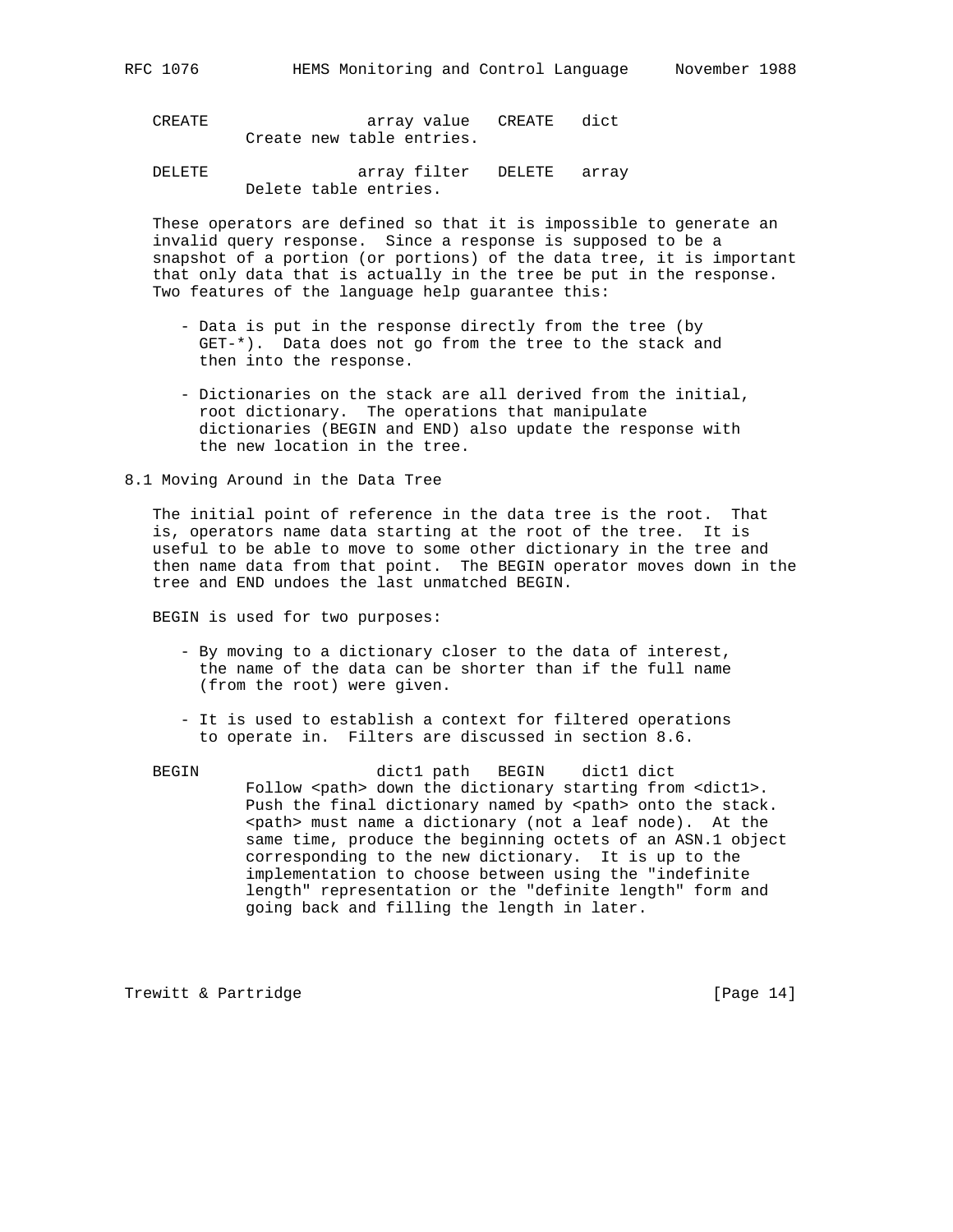END dict END --

 Pop <dict> off of the stack and terminate the open ASN.1 object(s) started by the matching BEGIN. Must be paired with a BEGIN. If an END operation pops the root dictionary off of the stack, the query is terminated.

 <path> must point to a regular dictionary. If any part of it refers to a non-existent node, if it points to a leaf node, or if it refers to a node inside an array-type dictionary, then it is in error, and the query is terminated immediately.

 An additional form of BEGIN, which takes a filter argument, is described later.

8.2 Retrieving Data

 The basic model that all of the data retrieval operations follow is that they take a template and fill in the leaf nodes of the template with the appropriate data values.

GET dict template GET dict Emit an ASN.1 object with the same "shape" as the given template, except with values filled in for each node. The first ASN.1 tag of <template> should refer to an object in <dict>. If a dictionary tag is supplied anywhere in <template>, the entire dictionary contents are emitted to the response. Any items in the template that are not in <dictionary> (or its components) are represented as objects with a length of zero.

> dict GET dict If there is no template, get all of the items in the dictionary. This is equivalent to providing a template that lists all of the items in the dictionary.

 An additional form of GET, which takes a filter argument, is described later.

 Here is an example of using the BEGIN operator to move down the data tree to the TCP dictionary and then using the GET operator to retrieve 5 data values from the TCP Stats dictionary:

 IPTransport{ TCP } BEGIN Stats{ octetsIn, octetsOut, inputPkts, outputPkts, badtag } GET END

Trewitt & Partridge **and Execution** [Page 15]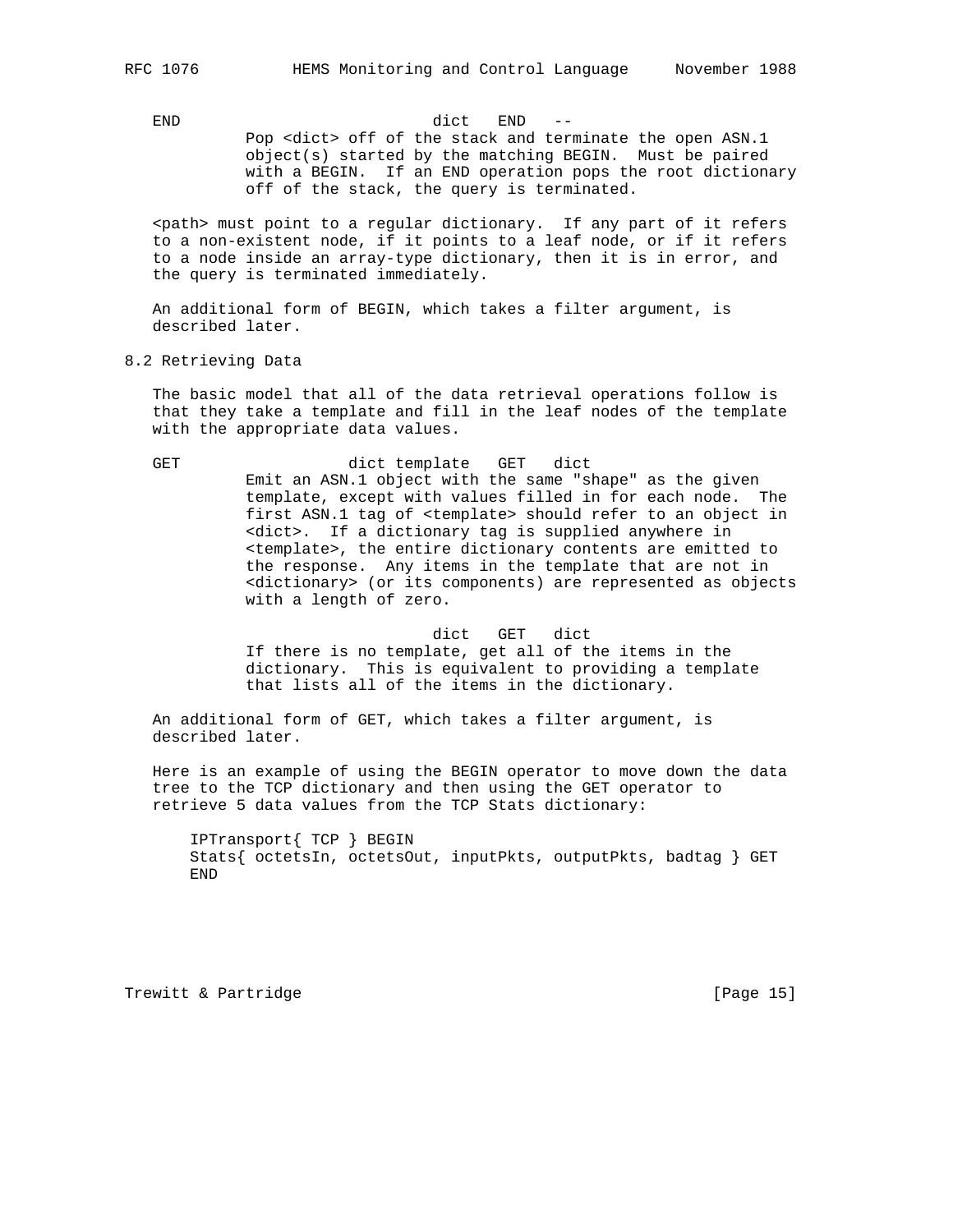```
 This might return:
     IPTransport{ TCP
         Stats{ octetsIn(13255), octetsOut(82323),
               inputPkts(9213), outputPkts(12425), badtag() }
```
 "badtag" is a tag value that is undefined. No value is returned for it, indicating that there is no data value associated with it.

## 8.3 Data Attributes

 Although ASN.1 "self-describes" the structure and syntax of the data, it gives no information about what the data means. For example, by looking at the raw data, it is possible to tell that an item is of type [context 5] and is 4 octets long. That does not tell how to interpret the data (is this an integer, an IP address, or a 4 character string?) or what the data means (IP address of what?). Even if the data were "tagged", in ASN.1 parlance, that would only give the base type (e.g., IP-address or counter) and not the meaning.

 Most of the time, this information will come from RFC-1024, which defines the ASN.1 tags and their precise meaning. When extensions have been made, it may not be possible to get documentation on the extensions. (Extensions are discussed in section 9.)

 The GET-ATTRIBUTES operator is similar to the GET operator, but returns a set of attributes describing the data rather than the data itself. This information is intended to be sufficient to let a human understand the meaning of the data and to let a sophisticated application treat the data appropriately. Such an application could use the attribute information to format the data on a display and decide whether it is appropriate to subtract one sample from another.

 Some of the attributes are textual descriptions to help a human understand the nature of the data and provide meaningful labels for it. Extensive descriptions of standard data are optional, since they are defined in RFC-1024. Complete descriptions of extensions must be available, even if they are documented in a user's manual. Network firefighters may not have a current manual handy when the network is broken.

 The format of the attributes is not as simple as the format of the data itself. It isn't possible to use the data's tag, since that would look exactly like the data itself. The format is:

 Attributes ::= [APPLICATION 3] IMPLICIT SEQUENCE { tagASN1 [0] IMPLICIT INTEGER,

Trewitt & Partridge **and Execution** [Page 16]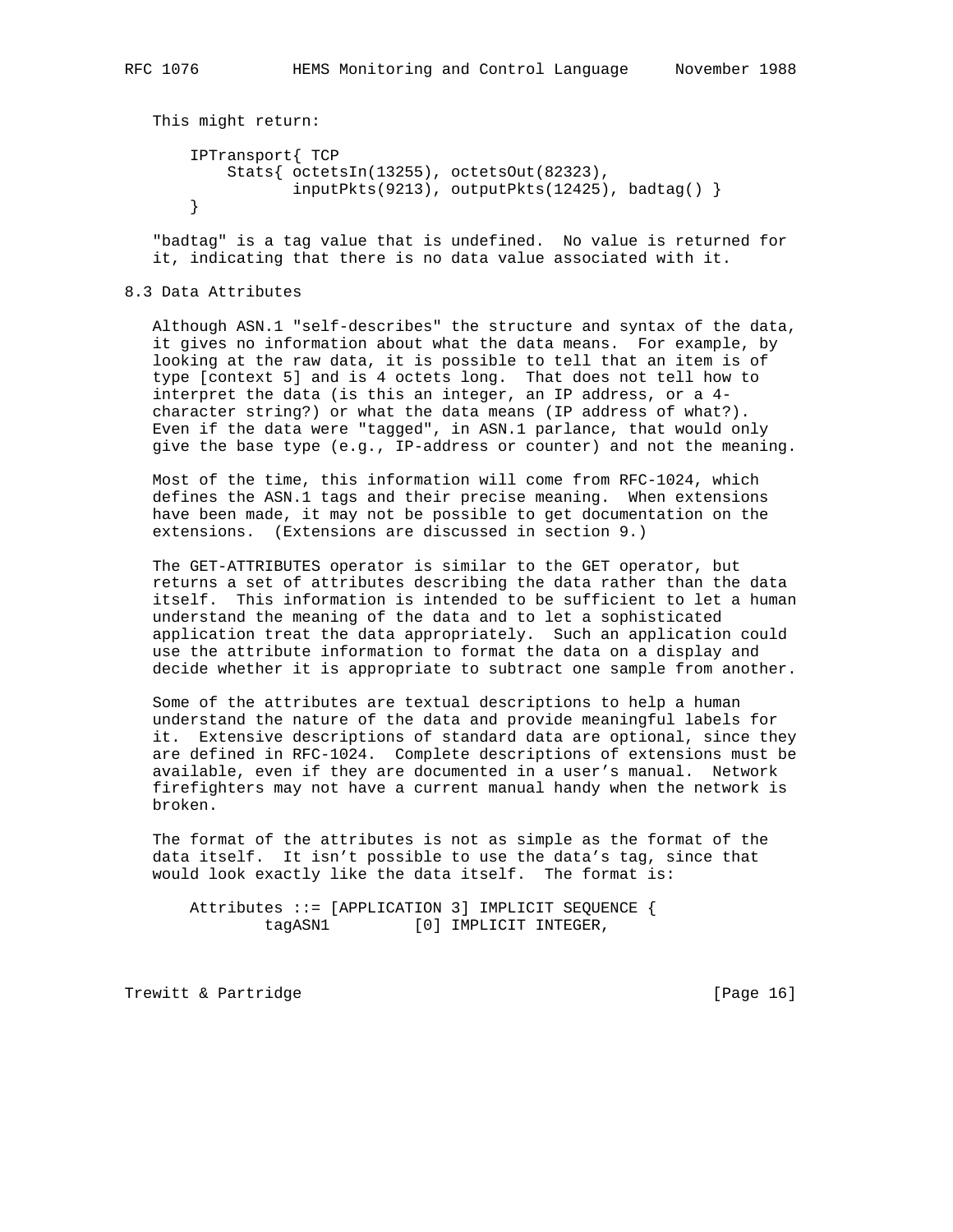| valueFormat | [1] IMPLICIT INTEGER, |                                        |
|-------------|-----------------------|----------------------------------------|
| longDesc    |                       | [2] IMPLICIT IA5String OPTIONAL,       |
| shortDesc   |                       | [3] IMPLICIT IA5String OPTIONAL,       |
| unitsDesc   |                       | [4] IMPLICIT IA5String OPTIONAL,       |
| precision   |                       | [5] IMPLICIT INTEGER OPTIONAL,         |
| properties  |                       | [6] IMPLICIT BITSTRING OPTIONAL,       |
| valueSet    |                       | [7] IMPLICIT SET OF valueDesc OPTIONAL |
|             |                       |                                        |

 The GET-ATTRIBUTES operator is similar to the GET operator. The major difference is that dictionaries named in the template do not elicit data for the entire subtree.

GET-ATTRIBUTES

 dict template GET-ATTRIBUTES dict Emit a single ASN.1 Attributes object for each of the objects named in <template>. For each of these, the tagASN1 field will be set to the corresponding tag from the template. The rest of the fields are set as appropriate for the data object. Any items in the template that are not in <dictionary> (or its components) elicit an Attributes object with a valueFormat of NULL, and no other descriptive information.

or

 dict GET-ATTRIBUTES dict If there is no template, emit Attribute objects for all of the items in the dictionary. This is equivalent to providing a template that lists all of the items in the dictionary. This allows a complete list of a dictionary's contents to be obtained.

 An additional form of GET-ATTRIBUTES, which takes a filter argument, is described later.

 Here is an example of using the GET-ATTRIBUTES operator to request attributes for three objects in the System dictionary:

System{ name, badtag, clock-msec } GET-ATTRIBUTES

"badtag" is some unknown tag. The result might be:

System{

 Attributes{ tagASN1(name), valueFormat(IA5String), longDesc("The primary hostname."),

Trewitt & Partridge **Execute 2** (Page 17)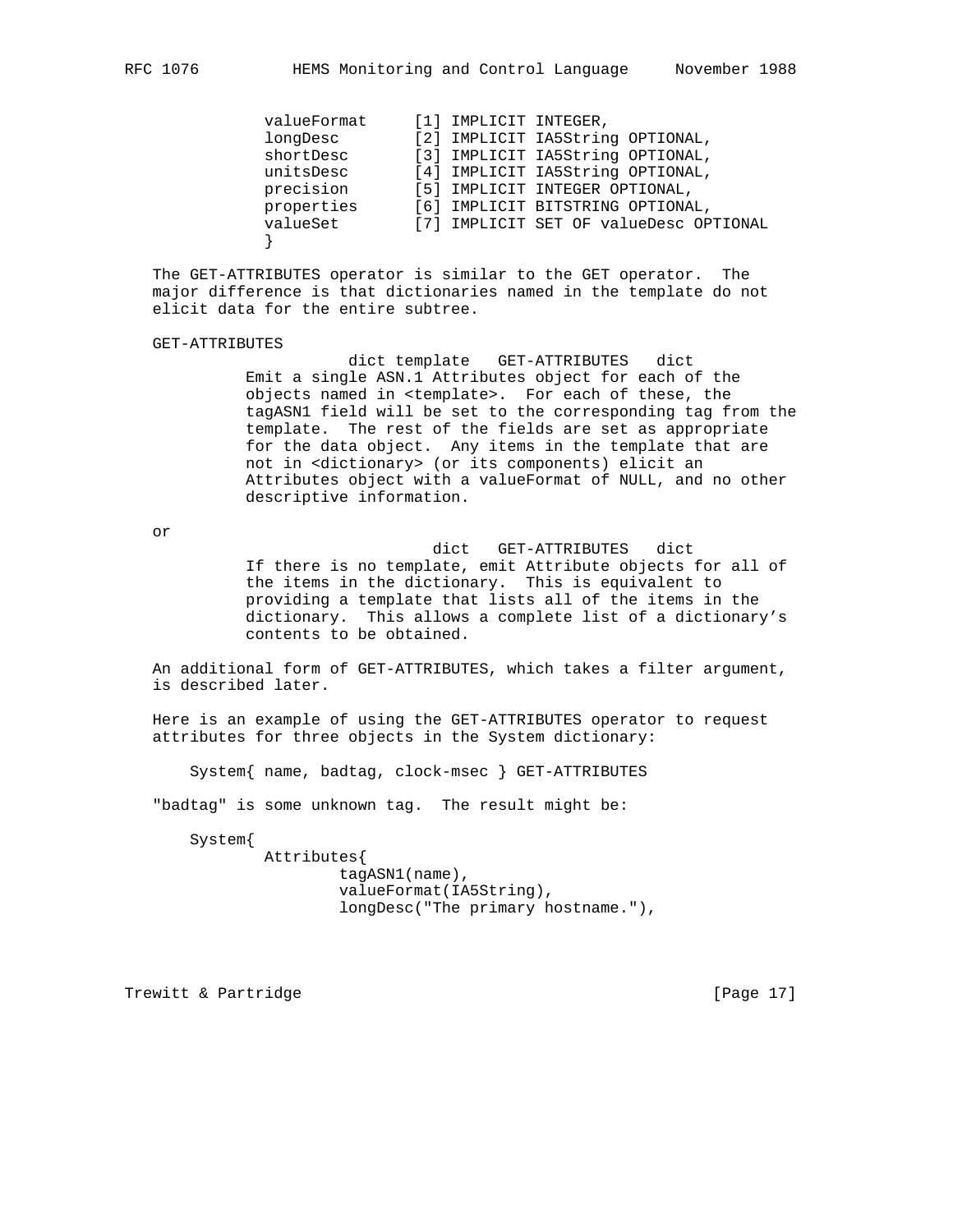```
 shortDesc("hostname")
               },
               Attributes{
                      tagASN1(badtag), valueFormat(NULL)
 }
               Attributes{
                      tagASN1(clock-msec),
                      valueFormat(Integer),
                      longDesc("milliseconds since boot"),
                      shortDesc("uptime"), unitsDesc("ms")
                      precision(4294967296),
              properties(1)<br>}
 }
```
 Note that in this example "name" and "clock-msec" are integer values for the ASN.1 tags for the two data items. "badtag" is an integer value that has no corresponding name in this context.

 There will always be exactly as many Attributes items in the result as there are objects in the template. Attributes objects for items which do not exist in the entity will have a valueFormat of NULL and none of the optional elements will appear.

 [ A much cleaner method would be to store the attributes as sub-components of the data item of interest. For example, requesting System{ clock-msec } GET would normally just get the value of the data. Asking for an

 additional layer down the tree would now get its attributes: System{ clock-msec{ shortDesc, unitsDesc } GET would get the named attributes. (The attributes would be named with application-specific tags.) Unfortunately, ASN.1 doesn't provide a notation to describe this type of organization. So, we're stuck with the GET-ATTRIBUTES

 operator. However, if a cleaner organization were possible, this decision would have been made differently. ]

#### 8.4 Examining Memory

 Even with the ability to symbolically access all of this information in an entity, there will still be times when it is necessary to get to very low levels and examine memory, as in remote debugging operations. The building blocks outlined so far can easily be extended to allow memory to be examined.

 Memory is modeled as an ordinary object in the data tree, with an ASN.1 representation of OctetString. Because of the variety of addressing architectures in existence, the conversion from the

Trewitt & Partridge **and Execution** [Page 18]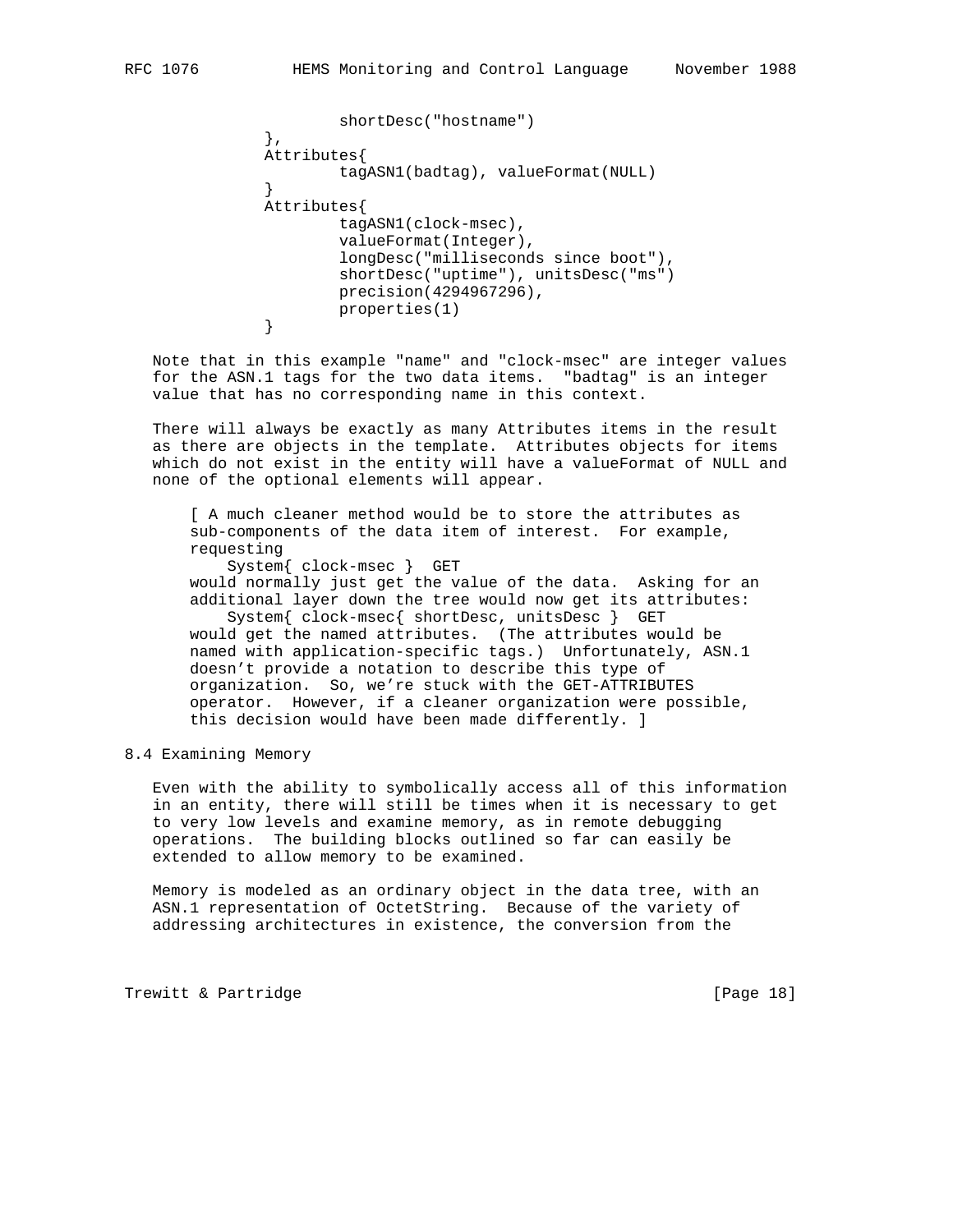internal memory model to OctetString is very machine-dependent. The only simple case is for byte-addressed machines with 8 bits per byte.

 Each address space in an entity is represented by one "memory" data item. In a one-address-space situation, this dictionary will probably be in "System" dictionary. If each process has its own address space, then one "memory" item might exist for each process. Again, this is very machine-dependent.

 Although the GET-RANGE operator is provided primarily for the purpose of retrieving the contents of memory, it can be used on any object whose base type is OctetString.

 GET-RANGE dict path start length GET-RANGE dict Get <length> elements of the OctetString, starting at <start>. <start> and <length> are both ASN.1 INTEGER type. <path>, starting from <dict>, must specify a node representing memory, or some other OctetString.

 The returned data may not be <length> octets long, since it may take more than one octet to represent one memory location.

 Memory items in the data tree are special in that they will not automatically be returned when the entire contents of a dictionary are requested. e.g., If memory is part of the "System" dictionary, then the query System GET

 will emit the entire contents of the System dictionary, but not the memory item.

8.5 Control Operations: Modifying the Data Tree

 All of the operators defined so far only allow data in an entity to be retrieved. By replacing the template argument used in the GET operators with a value, data in the entity can be changed. Very few items in the data tree can be changed; those that can are noted in RFC-1024.

 Values in the data tree can modified in order to change configuration parameters, patch routing tables, etc. Control functions, such as bringing an interface "down" or "up", do not usually map directly to changing a value. In such cases, an item in the tree can be defined to have arbitrary side-effects when a value is assigned to it. Control operations then consist of "setting" this item to an appropriate command code. Reading the value of such an item might return the current status. Again, details of such data tree items are given in RFC-1024.

Trewitt & Partridge **Execute 2** (Page 19)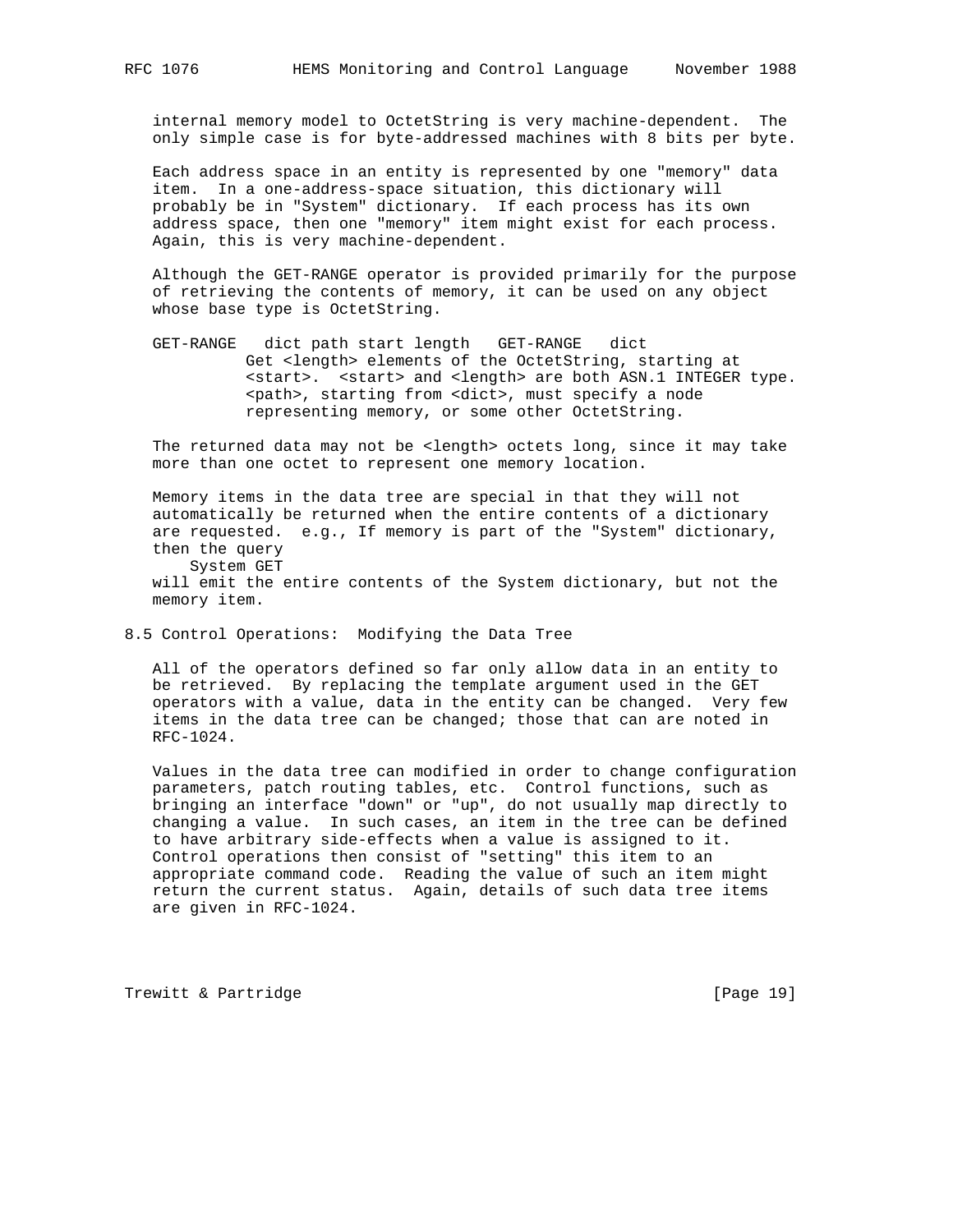This "virtual command-and-status register" model is very powerful, and can be extended by an implementation to provide whatever controls are needed. It has the advantage that the control function is associated with the controlled object in the data tree. In addition, no additional language features are required to support control functions, and the same operations used to locate data for retrieval are used to describe what is being controlled.

 For all of the control and data modification operations, the fill in-the-blank model used for data retrieval is extended: the response to an operation is the affected part of the data tree, after the operation has been executed. Therefore, for normal execution, SET and CREATE will return the object given as an argument, and DELETE will return nothing (because the affected portion was deleted).

 SET dict value SET dict Set the value(s) of data in the entity to the value(s) given in <value>. The result will be the value of the data after the SET. Attempting to set a non-settable item will not produce an error, but will yield a result in the reply different from what was sent.

 CREATE array value CREATE dict Insert a new entry into <array>. Depending upon the context, there may be severe restrictions about what constitutes a valid <value>. The result will be the actual item added to the <array>. Note that only one item can be added per CREATE operation.

 DELETE array filter DELETE array Delete the  $entry(s)$  in <array> that match <filter>. Filters are described later in this document. Normally, no data items will be produced in the response, but if any of the items that matched the filter could not be deleted, they will be returned in the response.

 An additional form of SET, which takes a filter argument, is described later.

 Here is an example of attempting to use SET to change the number of interfaces in an entity: System{ interfaces(5) } SET Since that is not a settable parameter, the result would be: System{ interfaces(2) } giving the old value.

 Here is an example of how CREATE would be used to add a routing table entry for net for 128.89.0.0.

Trewitt & Partridge **and Execution** [Page 20]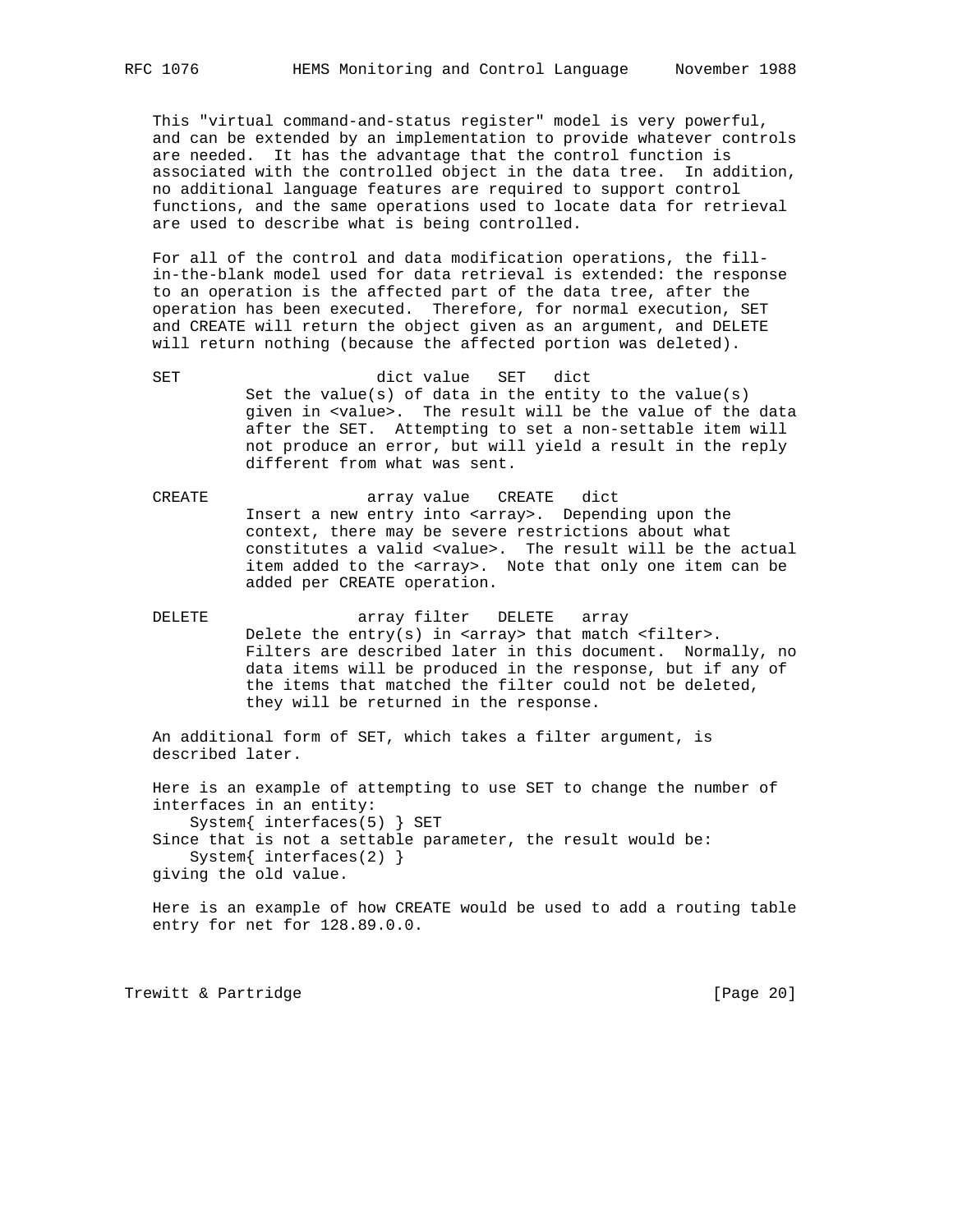IPRouting BEGIN -- get dictionary Entries{ DestAddr(128.89.0.0), ... } -- entry to insert CREATE END  $-$  finished with dict

 The result would be what was added: IPRouting{ Entries{ DestAddr(128.89.0.0), ... } }

 The results in the response of these operators is consistent of the global model of the response: it contains a subset of the data in the tree immediately after the query is executed.

 Note that CREATE and DELETE only operate on arrays, and then only on arrays that are specifically intended for it. For example, it is quite reasonable to add and remove entries from routing tables or ARP tables, both of which are arrays. However, it doesn't make sense to add or remove entries in the "Interfaces" dictionary, since the contents of that array is dictated by the hardware. For each array in the data tree, RFC-1024 indicates whether CREATE and DELETE are valid.

 CREATE and DELETE are always invalid in non-array contexts. If DELETE were allowed on monitored data, then the deleted data would become unmonitorable to the entire world. Conversely, if it were possible to CREATE arbitrary dictionary entries, there would be no way to give such entries any meaning. Even with the data in place, there is nothing that would couple the data to the operation of the monitored entity. [Creation and deletion would also add considerable complication to an implementation, because without them, all of the data structures that represent the data tree are essentially static, with the exception of dynamic tables such as the ones mentioned, which already have mechanisms in place for adding and removing entries.]

### 8.6 Associative Data Access: Filters

 One problem that has not been dealt with was alluded to earlier: When dealing with array data, how do you specify one or more entries based upon some value in the array entries? Consider the situation where there are several interfaces. The data might be organized as:

 Interfaces { -- one per interface InterfaceData { address, mtu, netMask, ARP{...}, ... } InterfaceData { address, mtu, netMask, ARP{...}, ... } the contract of the contract of the contract of the contract of }

If you only want information about one interface (perhaps because

Trewitt & Partridge **and Europe Except Control** [Page 21]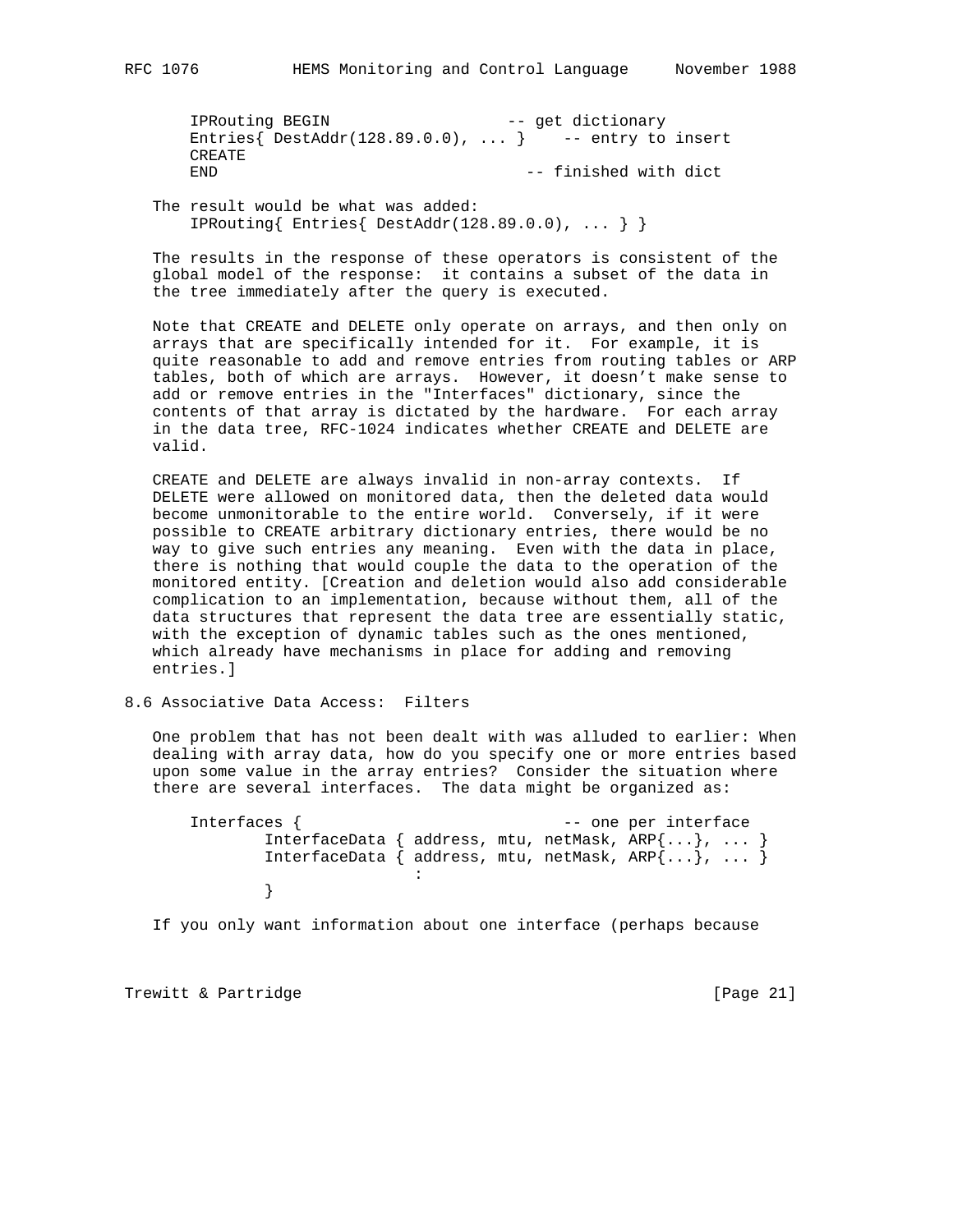there is an enormous amount of data about each), then you have to have some way to name it. One possibility would be to just number the interfaces and refer to the desired interface as

 InterfaceData(3) for the third one.

 But this is not sufficient, because interface numbers may change over time, perhaps from one reboot to the next. It is even worse when dealing with arrays with many elements, such as routing tables, TCP connections, etc. Large, changing arrays are probably the more common case, in fact. Because of the lack of utility of indexing in this context, there is no general mechanism provided in the language for indexing.

 A better scheme is to select objects based upon some value contained in them, such as the IP address. The query language uses filters to select specific table entries that an operator will operate on. The operators BEGIN, GET, GET-ATTRIBUTES, SET, and DELETE can take a filter argument that restricts their operation to entries that match the filter.

 A filter is a boolean expression that is executed for each element in an array. If an array entry "matches" the filter (i.e., if the filter produces a "true" result), then it is used by the operation. A filter expression is very restricted: it can only compare data contained in the array element and the comparisons are only against constants. Comparisons may be connected by AND, OR and NOT operators.

The ASN.1 definition of a filter is:

| Filter    |                            | $::=$ [APPLICATION 2] CHOICE  |                         |
|-----------|----------------------------|-------------------------------|-------------------------|
|           |                            | present                       | [0] DataPath,           |
|           |                            | equal                         | [1] DataValue,          |
|           |                            | greaterOrEqual [2] DataValue, |                         |
|           |                            | lessOrEqual                   | [3] DataValue,          |
|           |                            | and                           | [4] SEOUENCE OF Filter, |
|           |                            | or                            | [5] SEQUENCE OF Filter, |
|           |                            | not                           | [6] Filter              |
|           |                            |                               |                         |
|           |                            |                               |                         |
| DataPath  | $\mathbf{I} := \text{ANY}$ |                               | -- Path with no value   |
|           |                            |                               |                         |
| DataValue | $\mathbf{I} := \text{ANY}$ |                               | -- Single data value    |

 This definition is similar to the filters used in the ISO monitoring protocol (CMIP) and was derived from that specification.

Trewitt & Partridge **and Communist** [Page 22]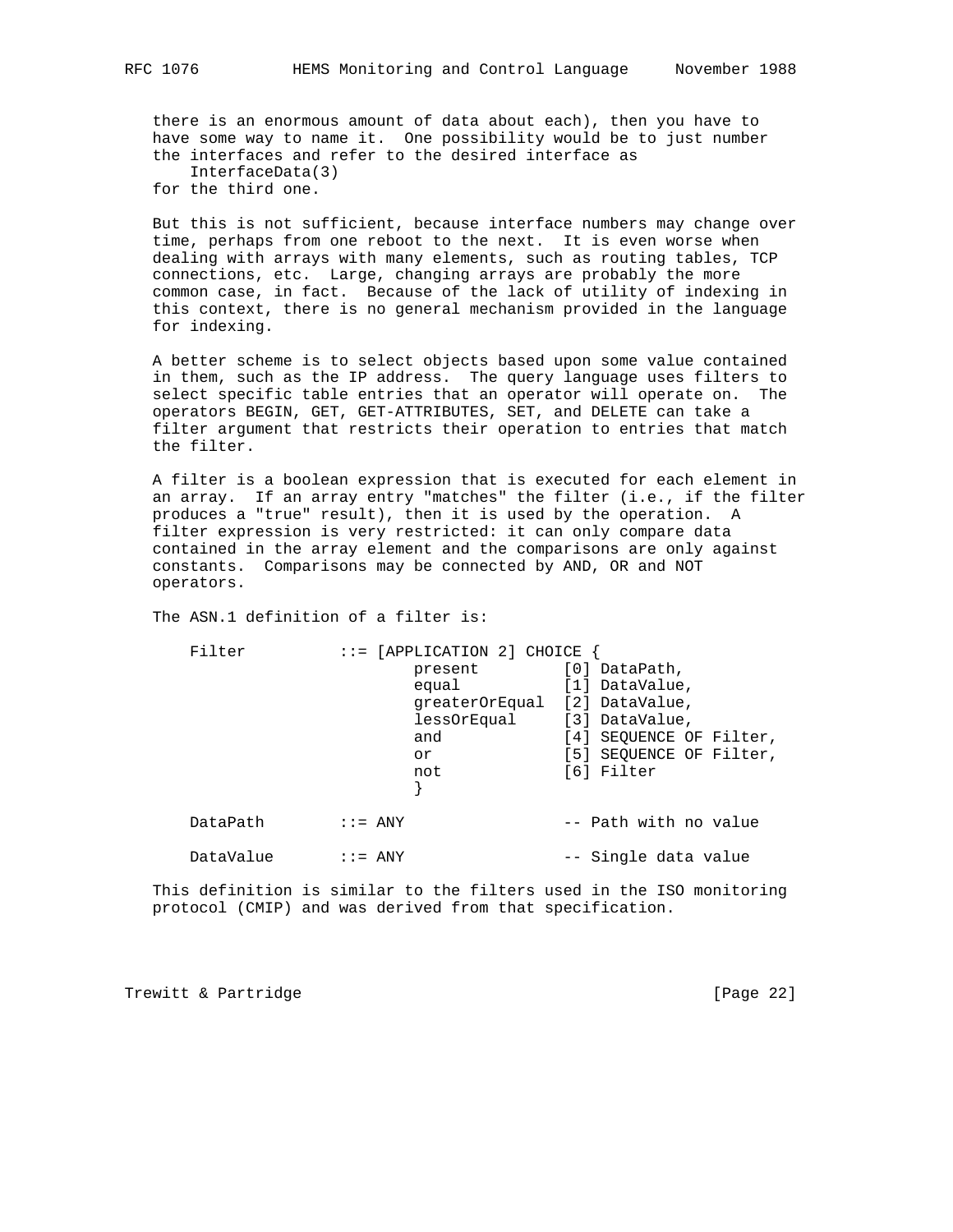"DataPath" is the name of a single data item; "DataValue" is the value of a single data item. The three comparisons are all of the form "data OP constant", where "data" is the value from the tree, "constant" is the value from the filter expression, and "OP" is one of equal, greater-than-or-equal, or less-than-or-equal. The last operation, "present", tests to see if the named item exists in the data tree. By its nature, it requires no value, so only a path needs to be given.

 Here is an example of a filter that matches an Interface whose IP address is 10.1.0.1:

Filter{ equal{  $address(10.0.0.51)$  } } Note that the name of the data to be compared is relative to the "InterfaceData" dictionary.

 Each operator, when given a filter argument, takes an array (dictionary containing only one type of item) as its first argument. In the current example, this would be "Interfaces". The items in it are all of type "InterfaceData". This tag is referred to as the "iteration tag".

 Before a filtered operation is used, BEGIN must be used to put the array (dictionary) on top of the stack, to establish it as the context that the filter iterates over. The general operation of a filtered operation is then:

- 1. Iterate over the items in the array.
- 2. For each element in the array, execute the filter.
- 3. If the filter succeeds, do the requested operation (GET/SET/etc.) on the matched element, using the template/value/path as input to the operation. At this point, the execution of the operation is the same as in the non-filtered case.

 This is a model of operation; actual implementations may take advantage of whatever lookup techniques are available for the particular table (array) involved.

Therefore, there are three inputs to a filtered operation:

- 1. The "current dictionary" on the stack. This is the array-type dictionary to be searched, set by an earlier BEGIN.
- 2. A filter, to test each item in the array. Each path or value mentioned in the filter must be named in the context

Trewitt & Partridge **and Execution** [Page 23]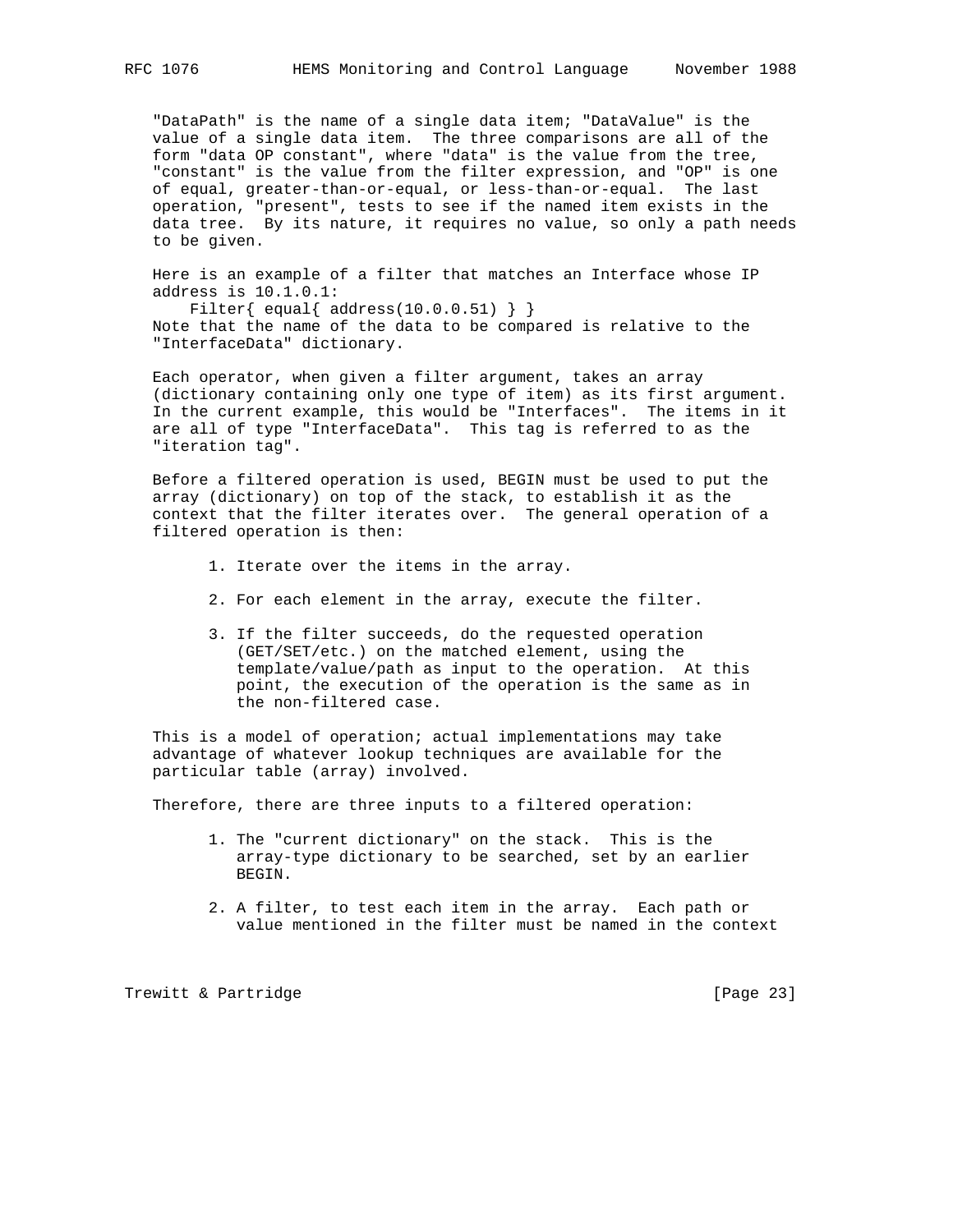of an item in the array, as if it was the current dictionary. For example, in the case where a filtered operation iterates over the set of "InterfaceData" items in the "Interfaces" array, each value or path in the filter should name an item in the "InterfaceData" dictionary, such as "address".

 3. A template, path, or value associated with the operation to be performed. The leading ASN.1 tag in this must match the iteration tag. In the current example where the filter is searching the "Interfaces" dictionary, the first tag in the template/tag/value must be "InterfaceData".

The operators which take filters as arguments are:

- BEGIN array path filter BEGIN array dict Find a dictionary in <array> that matches <filter>. Use that as the starting point for <path> and push the dictionary corresponding to <path> onto the stack. If more than one dictionary matches <filter>, then any of the matches may be used. This specification does not state how the choice is made. At least one dictionary must match; it is an error if there are no matches. (Perhaps it should be an error for there to be multiple matches; actual experience is needed to decide.)
- GET array template filter GET array For each item in <array> that matches <filter>, fill in the template with values from the data tree and emit the result. The first tag of <template> must be equal to the iteration tag. Selected parts of matched items are emitted based upon <template>, just as in a non-filtered GET operation.

#### GET-ATTRIBUTES

 array template filter GET-ATTRIBUTES array Same as GET, except emit attributes rather than data values.

- SET array value filter SET array Same as GET, except set the values in <value> rather than retrieving values. Several values in the data tree will be changed if the filter matches more than one item in the array.
- DELETE array filter DELETE array Delete the  $entry(s)$  in <array> that match <filter>.

Trewitt & Partridge **and Communist** [Page 24]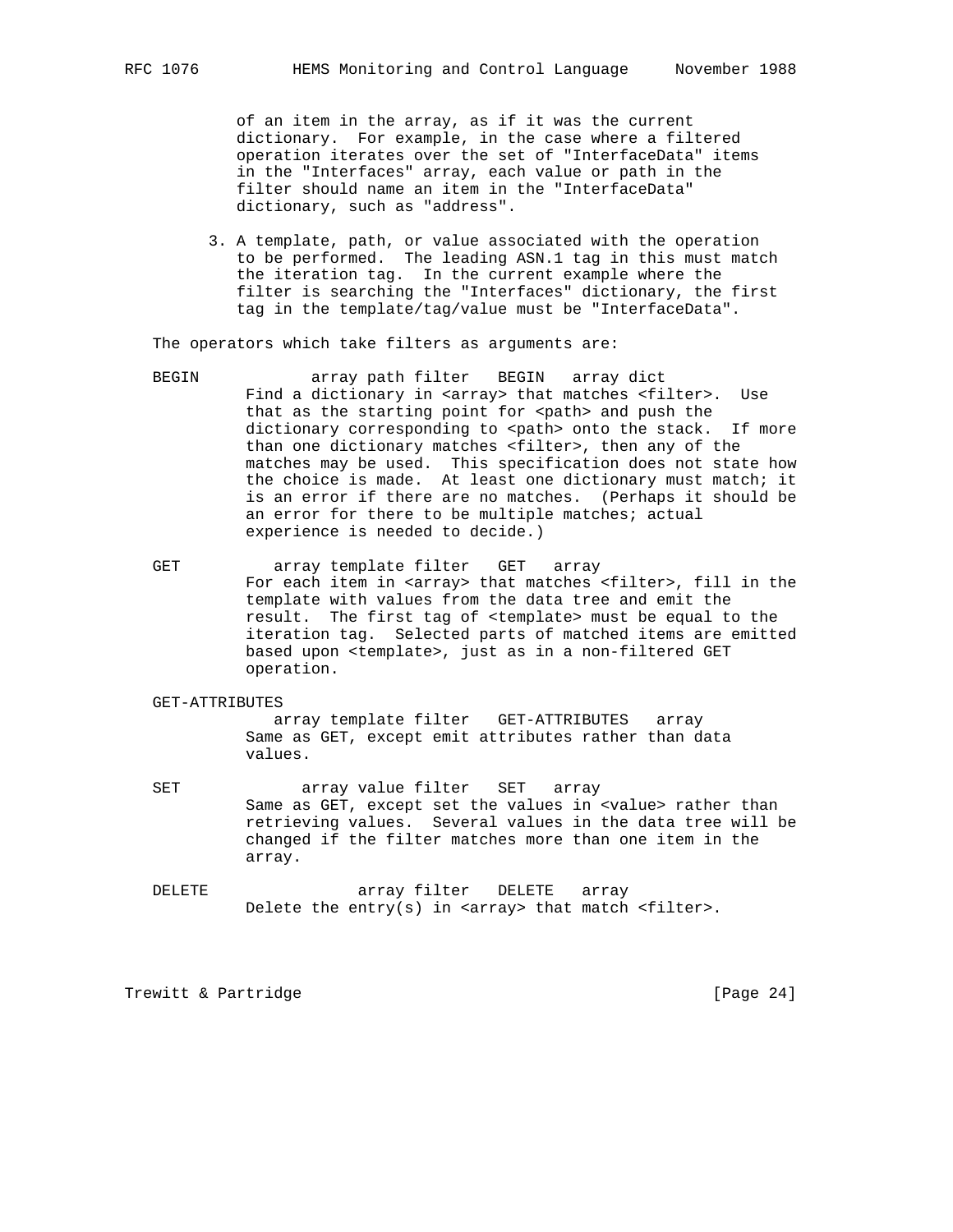Notes about filter execution:

- Expressions are executed by inorder tree traversal.
- Since the filter operations are all GETs and comparisons, there are no side-effects to filter execution, so an implementation is free to execute only as much of the filter as required to produce a result (e.g., don't execute the rest of an AND if the first comparison turns out to be false).
- It is not an error for a filter to test a data item that isn't in the data tree. In this situation, the comparison just fails (is false). This means that filters don't need to test for the existence of optional data before attempting to compare it.

 Here is an example of how filtering would be used to obtain the input and output packet counts for the interface with IP address 10.0.0.51.

```
 Interfaces BEGIN -- dictionary
 InterfaceData{ pktsIn, pktsOut } -- template
Filter{ equal{ address(10.0.0.51) } }
 GET
END -- finished with dict
```
The returned value would be something like:

```
 Interfaces{ -- BEGIN
     InterfaceData{ pktsIn(1345134), pktsOut(1023729) }
                           -- GET
\} -- END
```
 The annotations indicate which part of the response is generated by the different operators in the query.

 Here is an example of accessing a table contained within some other table. Suppose we want to get at the ARP table for the interface with IP address 36.8.0.1 and retrieve the entire ARP entry for the host with IP address 36.8.0.23. In order to retrieve a single entry in the ARP table (using a filtered GET), a BEGIN must be used to get down to the ARP table. Since the ARP table is contained within the Interfaces dictionary (an array), a filtered BEGIN must be used.

```
 Interfaces BEGIN -- dictionary
 InterfaceData{ ARP } -- path
Filter{ equal{ address(36.8.0.1) } } -- filter
BEGIN -- filtered BEGIN
```
Trewitt & Partridge **and Execution** [Page 25]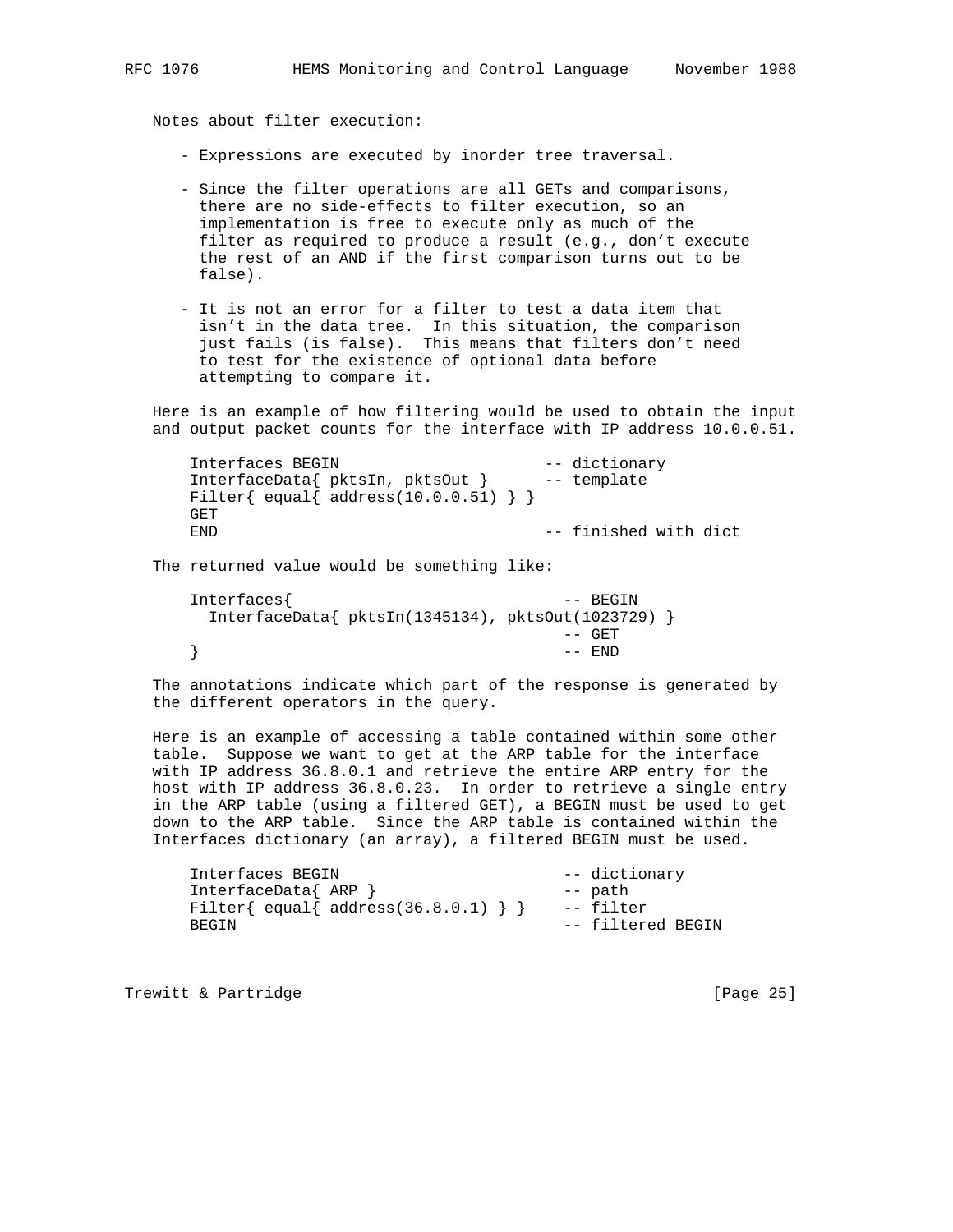```
 -- Now in ARP table for 38.0.0.1; get entry for 38.8.0.23.
      addrMap - whole entry
      Filter{ equal{ ipAddr(36.8.0.23) } } -- filter
      GET GET CONTROLL CONTROLLER THE SECOND VALUE OF THE SECOND VALUE OF THE SECOND VALUE OF THE SECOND VALUE OF THE SECOND VALUE OF THE SECOND VALUE OF THE SECOND VALUE OF THE SECOND VALUE OF THE SECOND VALUE OF THE SECOND VAL
       END
       END
   The result would be:
 Interfaces{ -- first BEGIN
 InterfaceData{ ARP{ -- second BEGIN
         addrMap\{ ipAddr(36.8.0.23), physAddr(..) \} -- from GET
      } } } -- first END<br>} } -- second ENI
                                             -- second END
   Note which parts of the output are generated by different parts of
   the query.
   Here is an example of how the SET operator would be used to shut down
   the interface with ip-address 10.0.0.51 by changing its status to
   "down".
Interfaces BEGIN -- get dictionary
 Interface{ Status(down) } -- value to set
       Filter{ equal{ IP-addr(10.0.0.51) } }
       SET
       END
   If the SET is successful, the result would be:
       Interfaces{ -- BEGIN
           Interface{ Status(down) } -- from SET
       } -- END
```

```
8.7 Terminating a Query
```
 A query is implicitly terminated when there are no more ASN.1 objects to be processed by the interpreter. For a perfectly-formed query, the interpreter would be back in the state it was when it started: the stack would have only the root dictionary on it, and all of the ASN.1 objects in the result would be terminated.

 If there are still "open" ASN.1 objects in the result (caused by leaving ENDs off of the query), then these are closed, as if a sufficient number of ENDs were provided. This condition would be indicated by the existence of dictionaries other than the root dictionary on the stack.

Trewitt & Partridge **and Execution** [Page 26]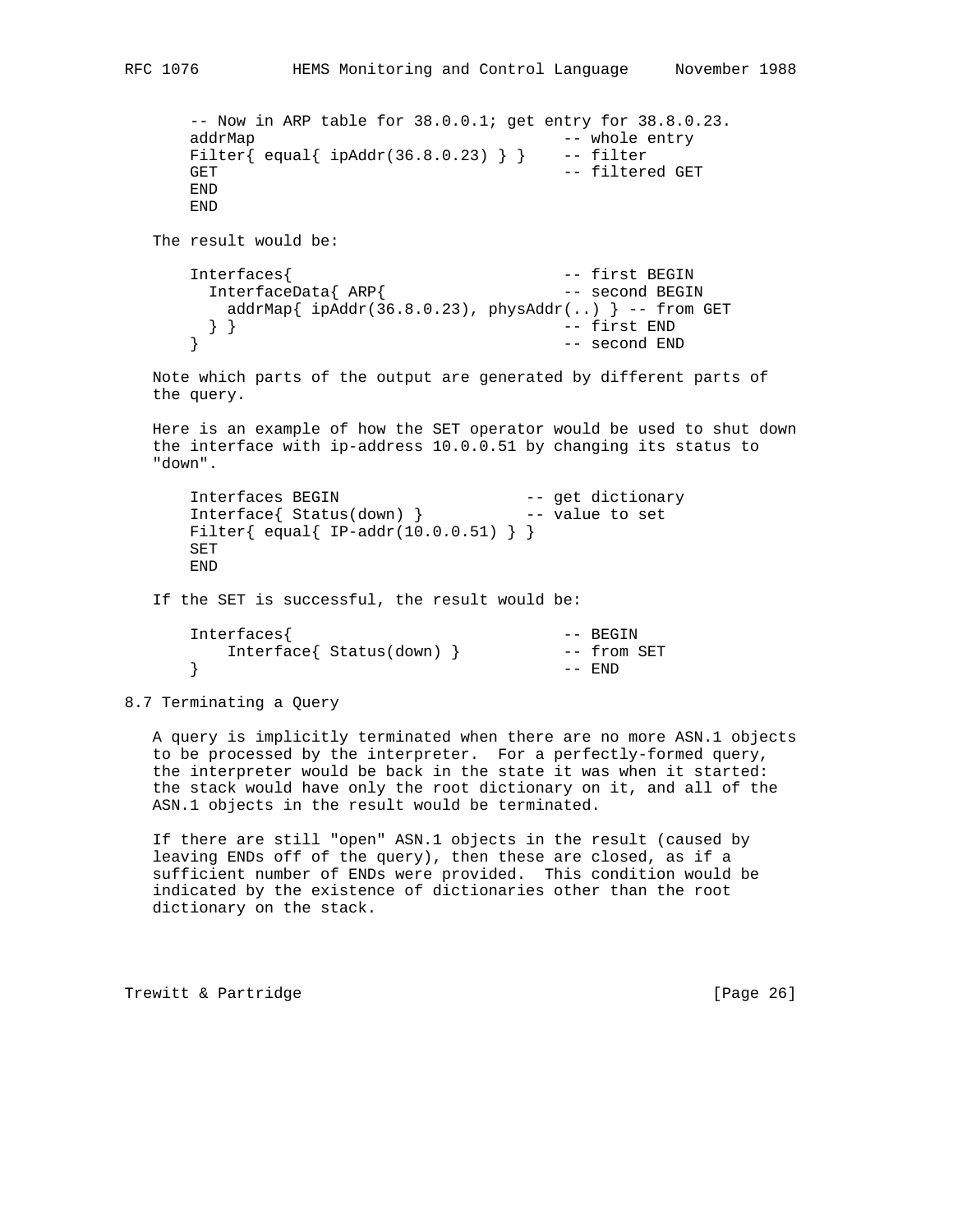If an extra END is received that would pop the root dictionary off of the stack, the query is terminated immediately. No error is generated.

9. EXTENDING THE SET OF VALUES

 There are two ways to extend the set of values understood by the query language. The first is to register the data and its meaning and get an ASN.1 tag assigned for it. This is the preferred method because it makes that data specification available for everyone to use.

 The second method is to use the VendorSpecific application type to "wrap" the vendor-specific data. Wherever an implementation defines data that is not in RFC-1024, the "VendorSpecific" tag should be used to label a dictionary containing the vendor-specific data. For example, if a vendor had some data associated with interfaces that was too strange to get standard numbers assigned for, they could, instead represent the data like this:

```
 interfaces {
              interface {
                    in-pkts, out-pkts, ...
                    VendorSpecific { ephemeris, declination }
 }
 }
```
 In this case, ephemeris and declination correspond to two context dependent tags assigned by the vendor for their non-standard data.

 If the vendor-specific method is chosen, the private data MUST have descriptions available through the GET-ATTRIBUTES operator. Even with this descriptive ability, the preferred method is to get standard numbers assigned if possible.

#### 10. AUTHORIZATION

 This specification does not state what type of authorization system is used, if any. Different systems may have needs for different mechanisms (authorization levels, capability sets, etc.), and some systems may not care about authorization at all. The only effect that an authorization system has on a query is to restrict what data items in the tree may be retrieved or modified.

 Therefore, there are no explicit query language features that deal with protection. Instead, protection mechanisms are implicit and may make some of the data invisible (for GET) or non-writable (for SET):

Trewitt & Partridge **and Execution** [Page 27]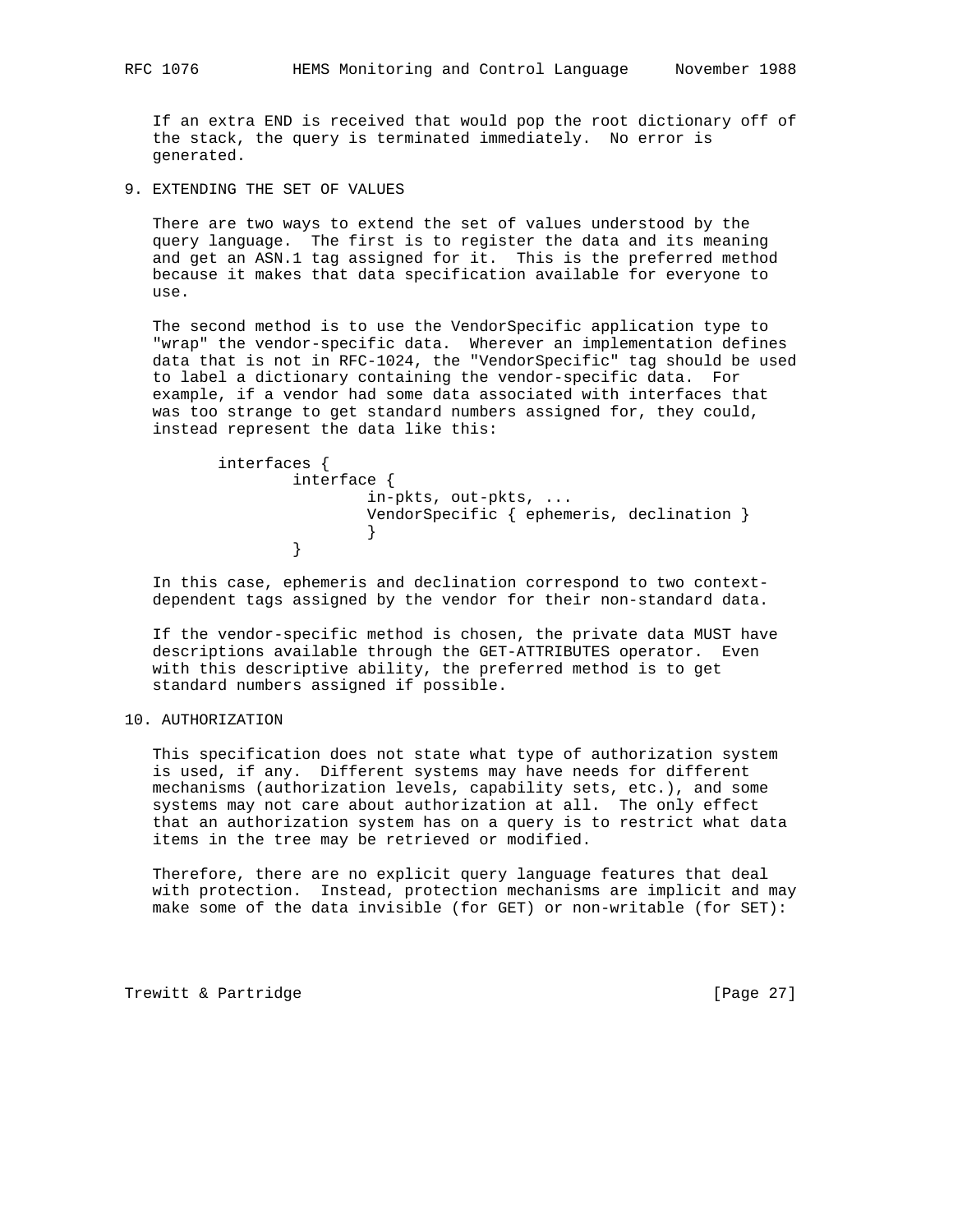- Each query runs with some level of authorization or set of capabilities, determined by its environment (HEMS and the HEMP header).
- Associated with each data item in the data tree is some sort of test to determine if a query's authorization should grant it access to the item.

 Authorization tests are only applied to query language operations that retrieve information (GET, GET-ATTRIBUTES, and GET-RANGE) or modify it (SET, CREATE, DELETE). An authorization system must not affect the operation of BEGIN and END. In particular, the authorization must not hide entire dictionaries, because that would make a BEGIN on such a dictionary fail, terminating the entire query.

11. ERRORS

 If some particular information is requested but is not available, it will be returned as "no-value" by giving the ASN.1 length as 0.

 When there is any other kind of error, such as having improper arguments on the top of the stack or trying to execute BEGIN when the path doesn't refer to a dictionary, an ERROR object is emitted.

The contents of this object identify the exact nature of the error:

 Error ::= [APPLICATION 0] IMPLICIT SEQUENCE { errorCode INTEGER, errorInstance INTEGER, errorOffset INTEGER errorDescription IA5String, errorOp INTEGER, }

 errorCode identifies what the error was, and errorInstance is an implementation-dependent code that gives a more precise indication of where the error occured. errorOffset is the location within the query where the error occurred. If an operation was being executed, errorOp contains its operation code, otherwise zero. errorDescription is a text string that can be printed that gives some description of the error. It will at least describe the errorCode, but may also give details implied by errorInstance. Detailed definitions of all of the fields are given in appendix I.2.

 Since there may be several unterminated ASN.1 objects in progress at the time the error occurs, each one must be terminated. Each unterminated object will be closed with a copy of the ERROR object. Depending upon the type of length encoding used for this object, this

Trewitt & Partridge **and Execution** [Page 28]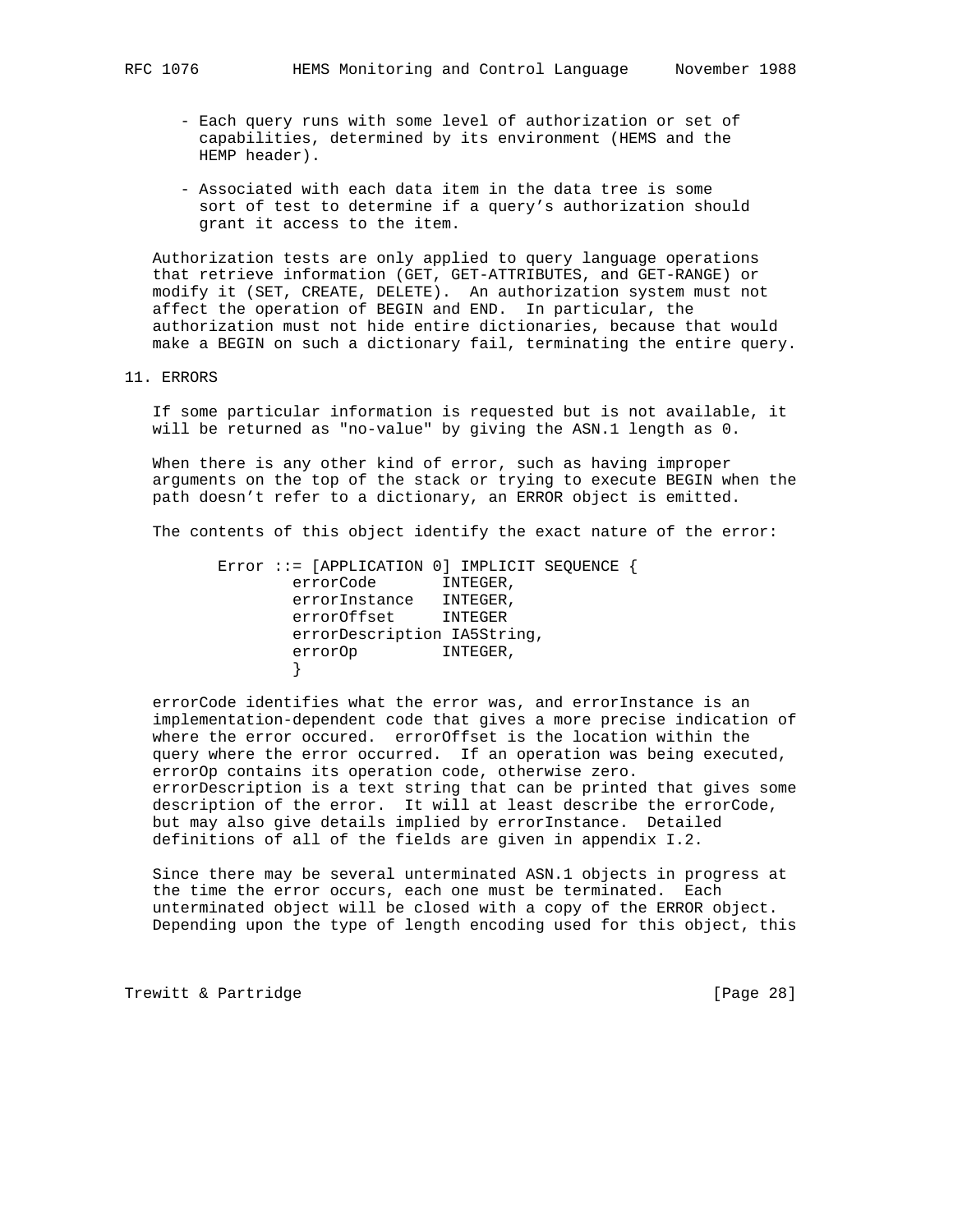will involve filling the value for the length (definite length form) or emitting two zero octets (indefinite length form). After all objects are terminated, a final copy of the ERROR object will be emitted. This structure guarantees that the error will be noticed at every level of interpretation on the receiving end.

```
 In summary, if there was an error before any ASN.1 objects were
   generated, then the result would simply be:
       error{...}
   If a couple of ASN.1 objects were unterminated when the error
   occurred, the result might look like:
       interfaces{
           interface \{ name(...) type(...) error(...) \} error{...}
 }
       error{...}
```
 It would be possible to define a "WARNING" object that has a similar (or same) format as ERROR, but that would be used to annotate responses when a non-fatal "error" occurs, such as attempting to SET/CREATE/DELETE and the operation is denied. This would be an additional complication, and we left it out in the interests of simplicity.

```
I. ASN.1 DESCRIPTIONS OF QUERY LANGUAGE COMPONENTS
```
A query consists of a sequence of ASN.1 objects, as follows:

Query := IMPLICIT SEQUENCE of QueryElement;

 QueryElement ::= CHOICE { Operation, Filter, Template, Path, InputValue }

Operation and Filter are defined below. The others are:

| Template   | $:=$ any     |
|------------|--------------|
| Path       | $\cdots$ any |
| InputValue | $:=$ any     |

 These three are all similar, but have different restrictions on their structure:

Trewitt & Partridge **and Europe Except Control** [Page 29]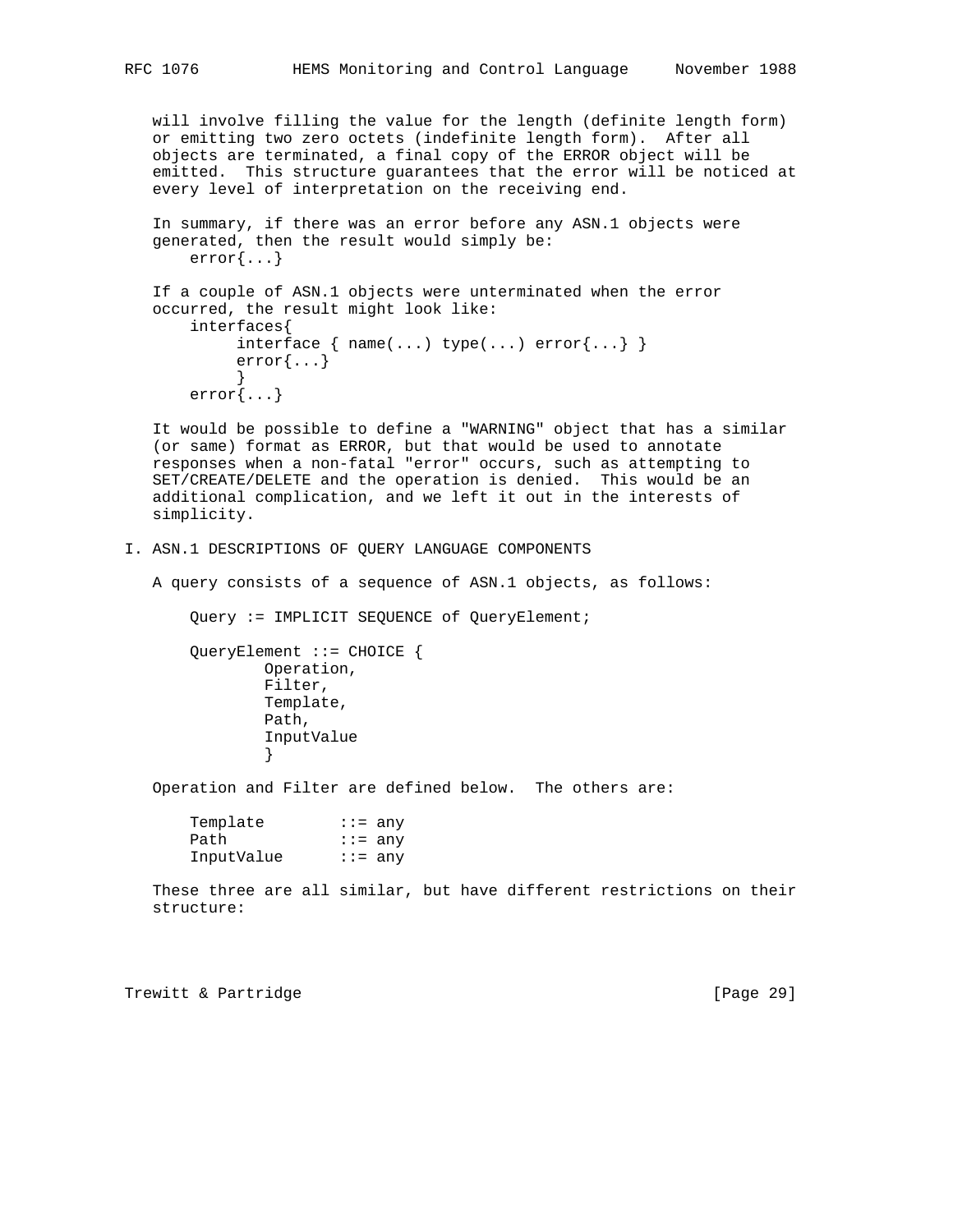RFC 1076 HEMS Monitoring and Control Language November 1988

 Template Specifies a portion of the tree, naming one or more values, but not containing any values.

 Path Specifies a single path from one point in the tree to another, naming exactly one value, but not containing a value.

 InputValue Gives a value to be used by a query language operator.

A query response consists of a sequence of ASN.1 objects, as follows:

Response := IMPLICIT SEQUENCE of ResponseElement;

 ResponseElement ::= CHOICE { ResultValue, Error }

Error is defined below. The others are:

ResultValue ::= any

ResultValue is similar to Template, above:

 ResultValue Specifies a portion of the tree, naming and containing one or more values.

The distinctions between these are elaborated in section 6.

I.1 Operation Codes

 Operation codes are all encoded in a single application-specific type, whose value determines the operation to be performed. The definition is:

```
 Operation ::= [APPLICATION 1] IMPLICIT INTEGER {
         reserved(0),
         begin(1),
         end(2),
         get(3),
         get-attributes(4),
         get-range(5),
         set(6),
```
Trewitt & Partridge **and Execution** [Page 30]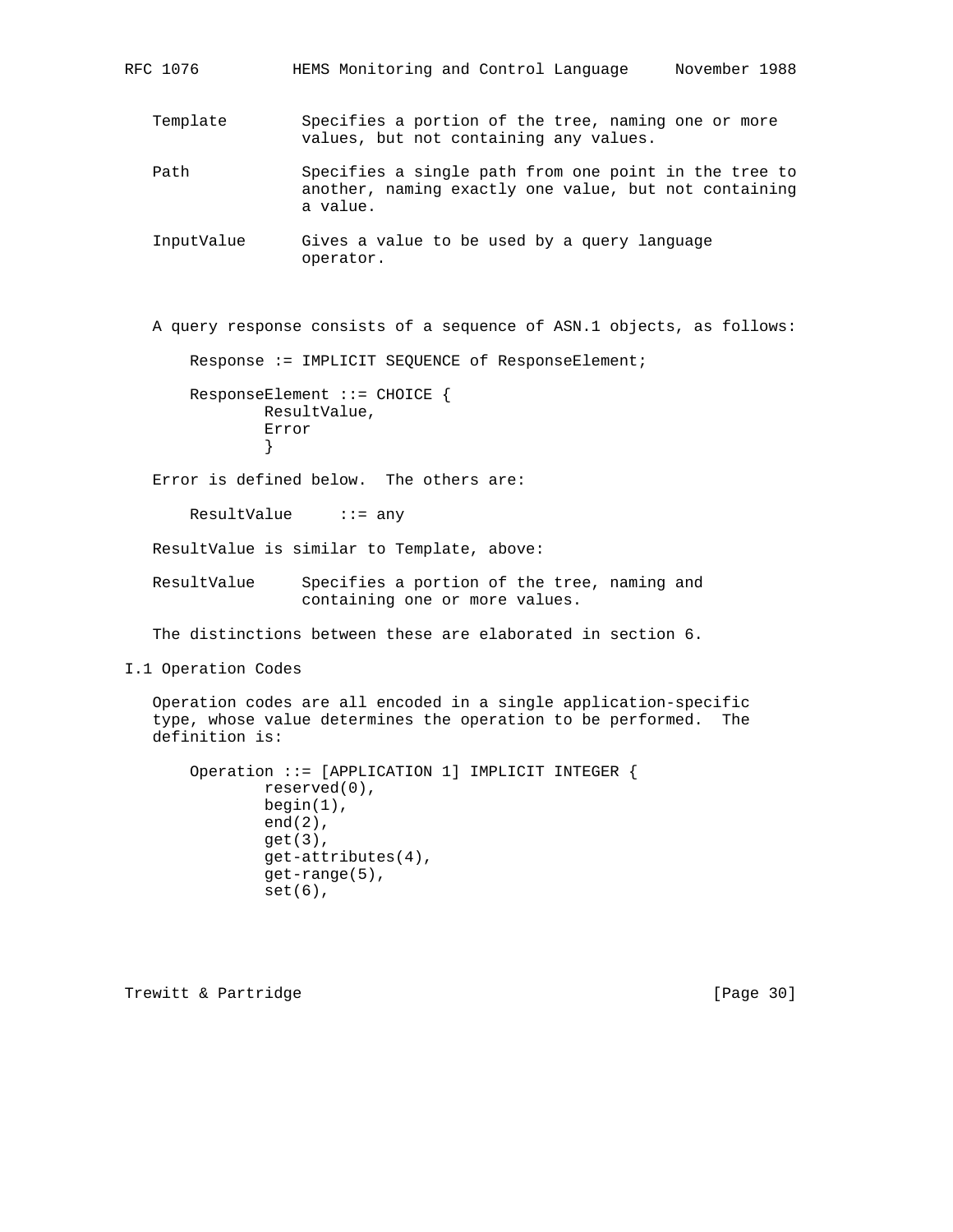```
 create(7),
           delete(8)
 }
```
I.2 Error Returns

 An Error object is returned within a reply when an error is encountered during the processing of a query. Note that the definition this object is similar to that of the HEMP protocol error structure. The error codes have been selected to keep the code spaces distinct between the two. This is intended to ease the processing of error messages. See section 11 for more information.

```
 Error ::= [APPLICATION 0] IMPLICIT SEQUENCE {
               errorCode INTEGER,
              errorInstance INTEGER,<br>errorOffset INTEGER
              errorOffset
               errorDescription IA5String,
               errorOp INTEGER,
 }
```
The fields are defined as follows:

errorCode Identifies the general cause of the error.

 errorInstance An implementation-dependent code that gives a more precise indication of where the error occured in the query processor. This is most useful when internal errors are reported.

- errorOffset The location within the query where the error was detected. The first octet of the query is numbered zero.
- errorOp If an operation was being executed, this contains its operation code, otherwise zero.

errorDescription

 A text string that can be printed that gives some description of the error. It will at least describe the errorCode, but may also give details implied by errorInstance.

 Some errors are associated with the execution of specific operations, and others with the overall operation of the query interpreter. The errorCodes are split into two groups.

The first group deals with overall interpreter operation. Except for

Trewitt & Partridge **and Execution** [Page 31]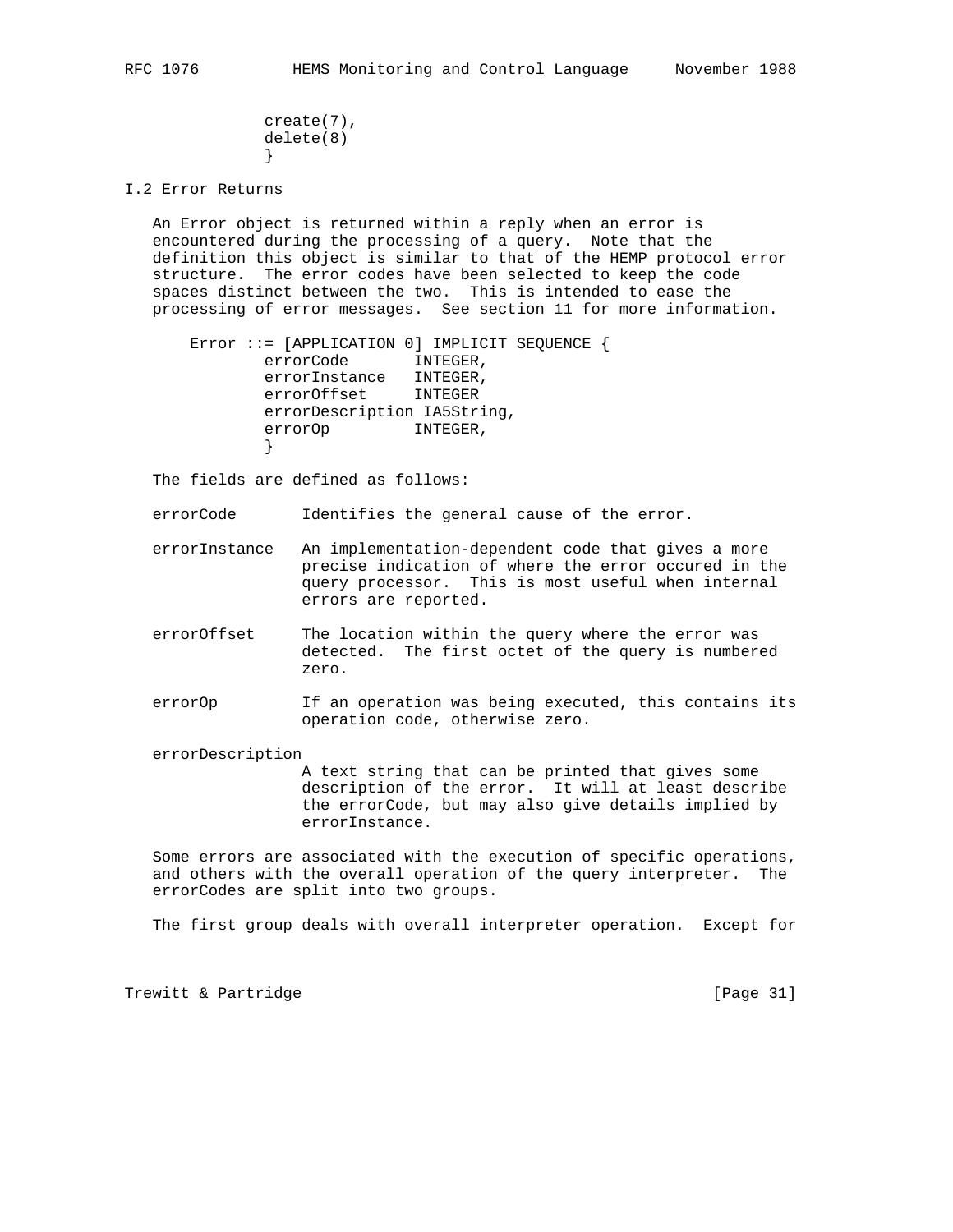"unknown operation", these do not set errorOp.

- 100 Other error. Any error not listed below.
- 101 Format error. An error has been detected in the format of the input stream, preventing further interpretation of the query.
- 102 System error. The query processor has failed in some way due to an internal error.
- 103 Stack overflow. Too many items were pushed on the stack.
- 104 Unknown operation. The operation code is invalid. errorOp is set.

 The second group is errors that are associated with the execution of particular operations. errorOp will always be set for these.

- 200 Other operation error. Any error, associated with an operation, not listed below.
- 201 Stack underflow. An operation expected to see some number of operands on the stack, and there were fewer items on the stack.
- 202 Operand error. An operation expected to see certain operand types on the stack, and something else was there.
- 203 Invalid path for BEGIN. A path given for BEGIN was invalid, because some element in the path didn't exist.
- 204 Non-dictionary for BEGIN. A path given for BEGIN was invalid, because the given node was a leaf node, not a dictionary.
- 205 BEGIN on array element. The path specified an array element. The path must point at a single, unique, node. A filtered BEGIN should have been used.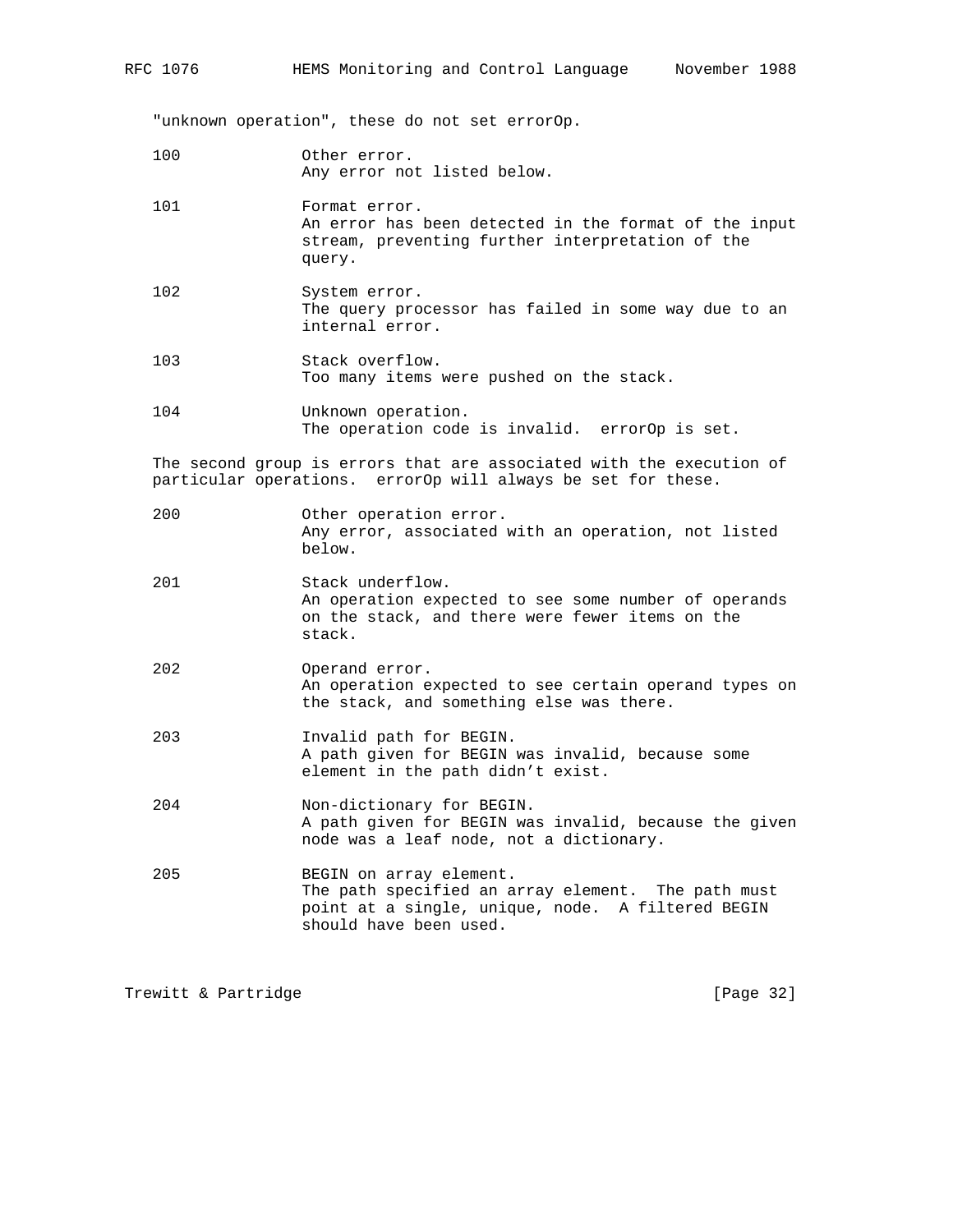| RFC 1076 | HEMS Monitoring and Control Language<br>November 1988                                                                                  |
|----------|----------------------------------------------------------------------------------------------------------------------------------------|
| 206      | Empty filter for BEGIN.<br>The filter for a BEGIN didn't match any array<br>element.                                                   |
| 207      | Filtered operation on non-array.<br>A filtered operation was attempted on a regular<br>dictionary. Filters can only be used on arrays. |
| 208      | Index out of bounds.<br>The starting address or length for a GET-RANGE<br>operation went outside the bounds for the given<br>object.   |
| 209      | Bad object for GET-RANGE.<br>GET-RANGE can only be applied to objects whose base<br>type is OctetString.                               |

 This list is probably not quite complete, and would need to be extended, based upon implementation experience.

# I.3 Filters

 Many of the operations can take a filter argument to select among elements in an array. They are discussed in section 8.6.

| Filter    | $::=$ [APPLICATION 2] CHOICE<br>present<br>equal                 | [0] DataPath,<br>[1] DataValue,                                                    |
|-----------|------------------------------------------------------------------|------------------------------------------------------------------------------------|
|           | qreaterOrEqual [2] DataValue,<br>lessOrEqual<br>and<br>or<br>not | [3] DataValue,<br>[4] SEQUENCE OF Filter,<br>[5] SEQUENCE OF Filter,<br>[6] Filter |
| DataPath  | $\therefore$ = ANY                                               | -- Path with no value                                                              |
| DataValue | $\mathbf{I} := \text{ANY}$                                       | -- Single data value                                                               |

A filter is executed by inorder traversal of its ASN.1 structure.

The basic filter operations are:

 present tests for the existence of a particular data item in the data tree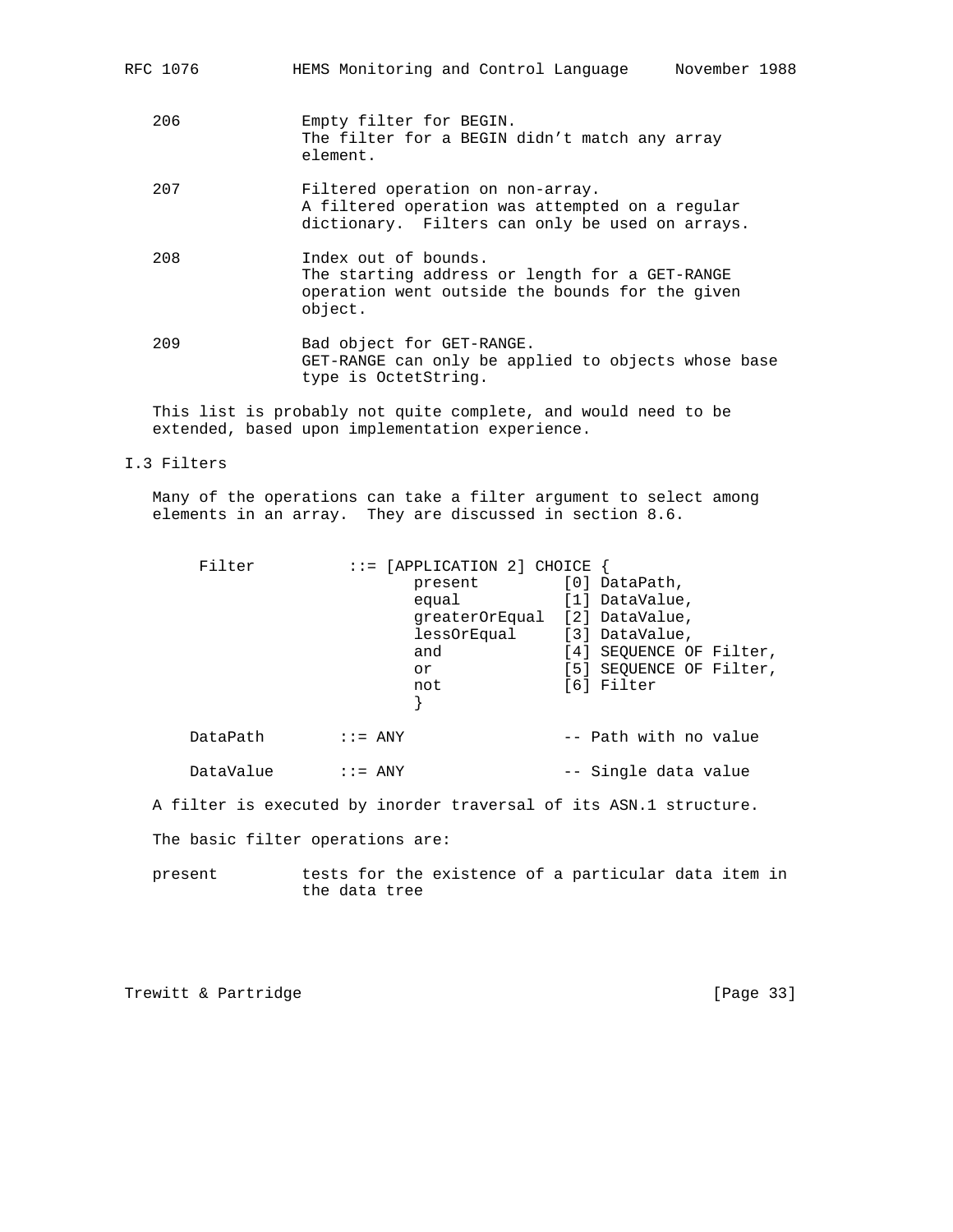- equal tests to see if the named data item is equal to the given value.
- greaterOrEqual tests to see if the named data item is greater than or equal to the given value.
- lessOrEqual tests to see if the named data item is less than or equal to the given value.

 These may be combined with "and", "or", and "not" operators to form arbitrary boolean expressions. The "and" and "or" operators will take any number of terms. Terms are only evaluated up to the point where the outcome of the expression is determined (i.e., an "and" term's value is false or an "or" term's value is true).

## I.4 Attributes

 One or more Attributes structure is returned by the GET-ATTRIBUTES operator. This structure provides descriptive information about items in the data tree. See the discussion in section 8.3.

|                                    |                   | Attributes $::=[APPLICATION 3] IMPLICIT SEQUENCE$ |
|------------------------------------|-------------------|---------------------------------------------------|
| taqASN1                            |                   | [0] IMPLICIT INTEGER,                             |
| valueFormat                        |                   | [1] IMPLICIT INTEGER,                             |
| longDesc                           | $\lceil 2 \rceil$ | IMPLICIT IA5String OPTIONAL,                      |
| shortDesc                          |                   | [3] IMPLICIT IA5String OPTIONAL,                  |
| unitsDesc                          |                   | [4] IMPLICIT IA5String OPTIONAL,                  |
| precision                          |                   | [5] IMPLICIT INTEGER OPTIONAL,                    |
| properties                         |                   | [6] IMPLICIT BITSTRING OPTIONAL,                  |
| valueSet                           | [7]               | IMPLICIT SET OF valueDesc OPTIONAL                |
|                                    |                   |                                                   |
| $valueDesc :: = IMPLICIT SEQUENCE$ |                   |                                                   |
| value                              |                   | $[0]$ ANY,<br>-- Single data value                |
| desc                               |                   | [1] IA5String                                     |
|                                    |                   |                                                   |

The meanings of the various attributes are given below.

- tagASN1 The ASN.1 tag for this object. This attribute is required.
- valueFormat The underlying ASN.1 type of the object (e.g., SEQUENCE or OCTETSTRING or Counter). This is not just the tag number, but the entire tag, as it would appear in an ASN.1 object. As such, it includes the class, which should be either UNIVERSAL or APPLICATION. Applications receiving this should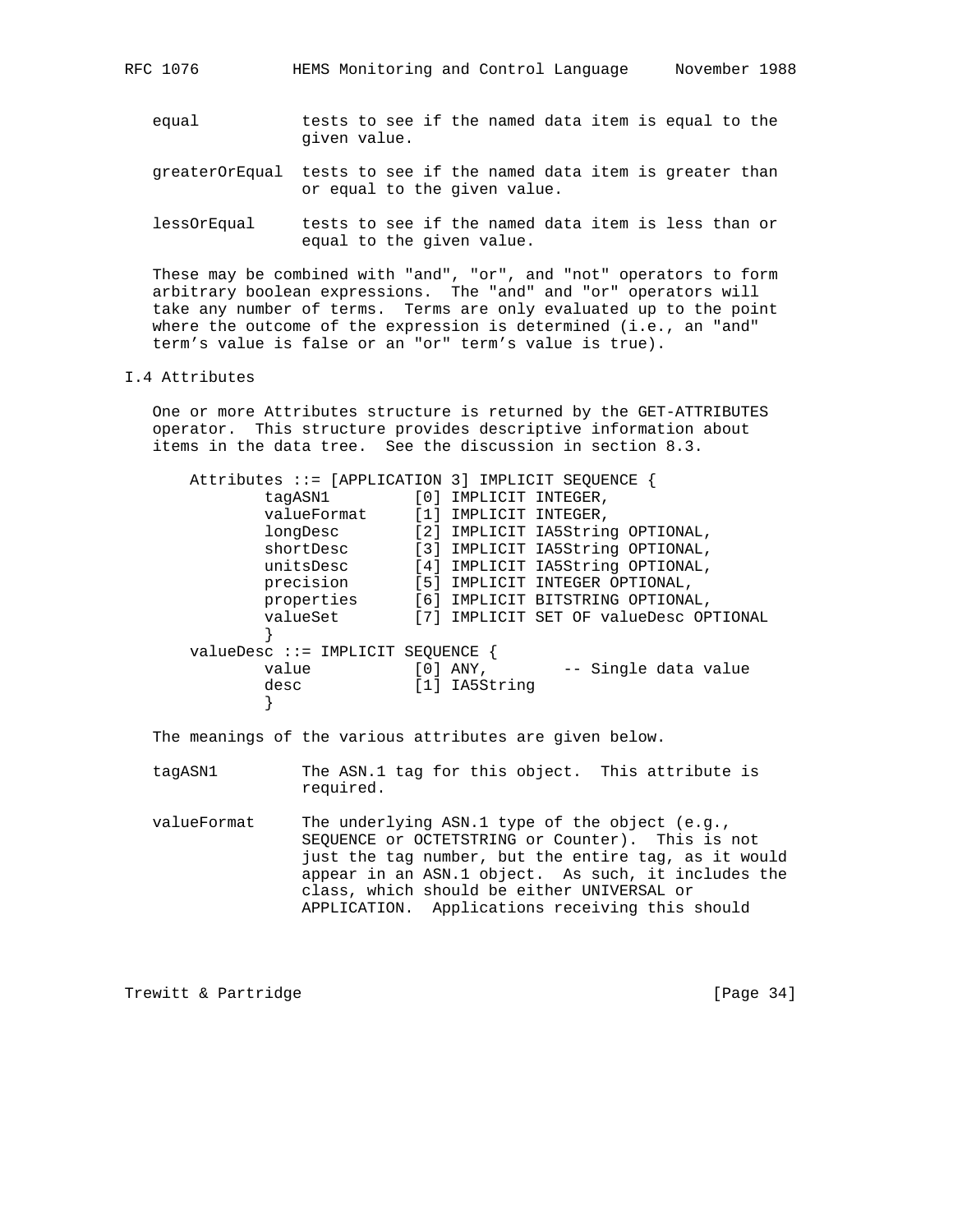ignore the constructor bit. This attribute is required.

- longDesc A potentially lengthy text description which fully defines the object. This attribute is optional for objects defined in this memo and required for entity-specific objects.
- shortDesc A short mnemonic string of less than 15 characters, suitable for labeling the value on a display. This attribute is optional.
- unitsDesc A short string used for integer values to indicate the units in which the value is measured (e.g., "ms", "sec", "pkts", etc.). This attribute is optional.
- precision For Counter objects, the value at which the Counter will roll-over. Required for all Counter objects.
- properties A bitstring of boolean properties of the object. If the bit is on, it has the given property. This attribute is optional. The bits currently defined are:
	- 0 If true, the difference between two values of this object is significant. For example, the changes of a packet count is always significant, it always conveys information. In this case, the 0 bit would be set. On the other hand, the difference between two readings of a queue length may be meaningless.
	- 1 If true, the value may be modified with SET, CREATE, and DELETE. Applicability of CREATE and DELETE depends upon whether the object is in an array.
	- 2 If true, the object is a dictionary, and a BEGIN may be used on it. If false, the object is leaf node in the data tree.
	- 3 If true, the object is an array-type dictionary, and filters may be used to traverse it. (Bit 2 will be true also.)
- valueSet For data that is defined as an ASN.1 CHOICE type (an enumerated type), this gives descriptions for each of the possible values that the data object may assume.

Trewitt & Partridge **and Europe Except Control** [Page 35]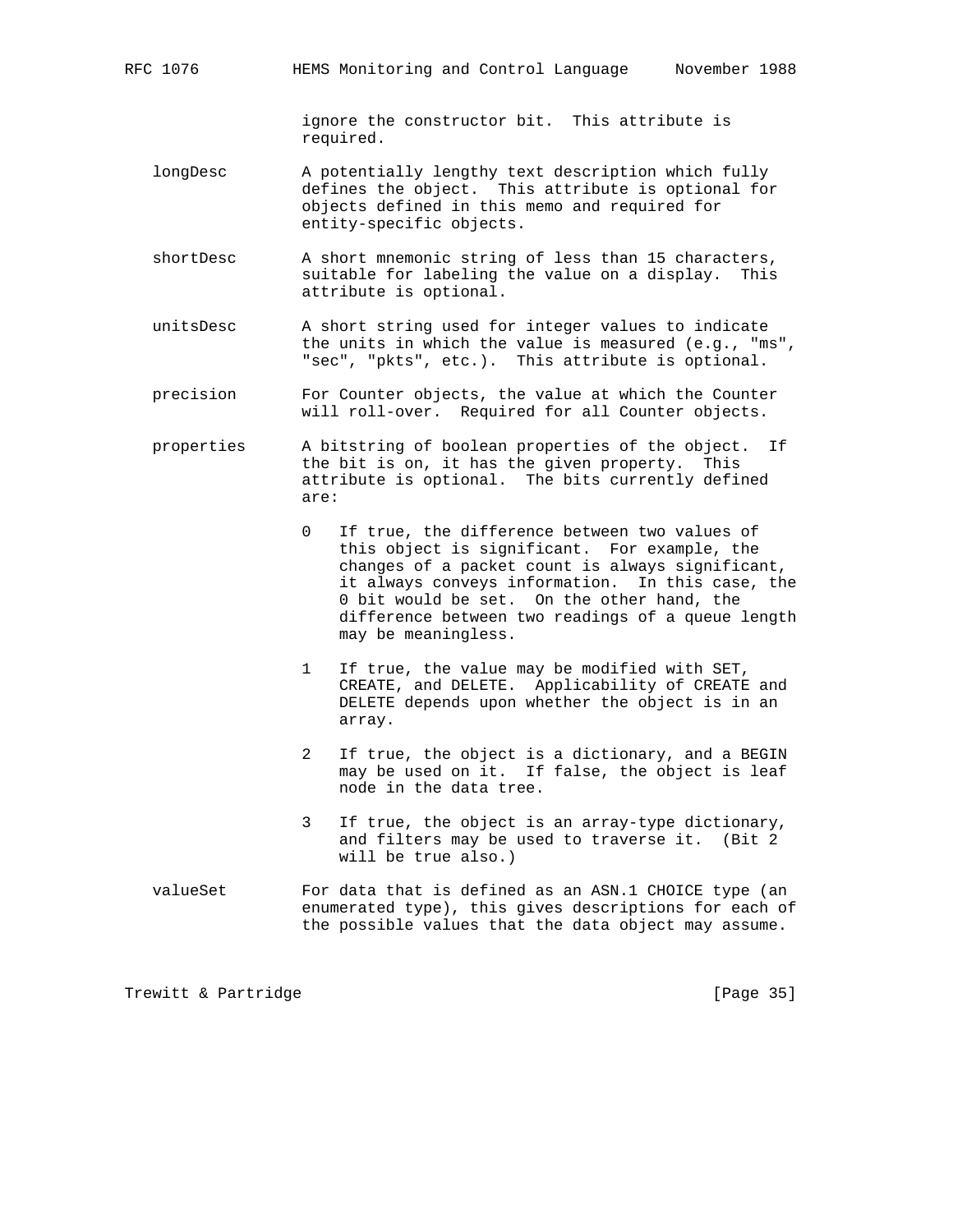Each valueDesc is a <value,description> pair. This information is especially important for control items, which are very likely to appear in VendorSpecific dictionaries, exactly the situation where descriptive information is needed.

#### I.5 VendorSpecific

See the discussion in section 9.

 VendorSpecific ::= [APPLICATION 4] IMPLICIT SET of ANY

#### II. IMPLEMENTATION HINTS

 Although it is not normally in the spirit of RFCs to define an implementation, the authors feel that some suggestions will be useful to implementors of the query language. This list is not meant to be complete, but merely to give some hints about how the authors imagine that the query processor might be implemented efficiently.

- It should be understood that the stack is of very limited depth. Because of the nature of the query language, it can get only about 4 entries (for arguments) plus the depth of the tree (up to one BEGIN per level in the tree). This comes out to about a dozen entries in the stack, a modest requirement.
- The stack is an abstraction -- it should be implemented with pointers, not by copying dictionaries, etc.
- An object-oriented approach should make implementation fairly easy. Changes to the "shape" if the data items (which will certainly occur, early on) will also be easier to make.
- Only a few "messages" need to be understood by objects. By having pointers to action routines for each basic operation (GET,SET,...) associated with each node in the tree, common routines (e.g., emit a long integer located at address X) can be shared, and special routines (e.g., set the interface state for interface X) can be implemented in a common framework. Higher levels need know nothing about what data is being dealt with.
- Most interesting objects are dictionaries, each of which can be implemented using pointers to the data and procedure "hooks" to perform specific operations such as GET, SET,

Trewitt & Partridge **and Communist** [Page 36]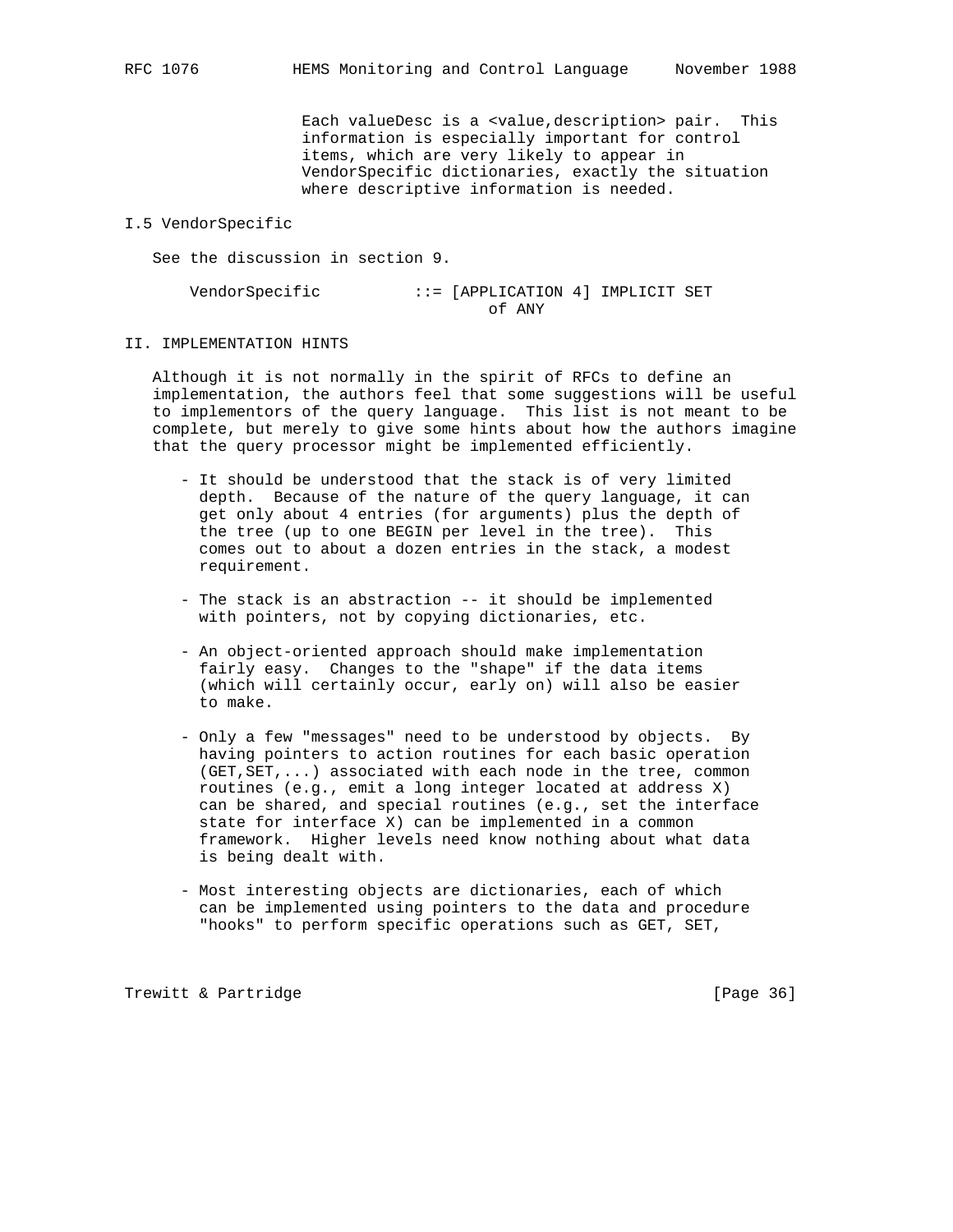filtering, etc.

- The hardest part is actually extracting the data from existing TCP/IP implementations that weren't designed with detailed monitoring in mind. Query processors interfacing to a UNIX kernel will have to make many system calls in order to extract some of the more intricate structures, such as routing tables. This should be less of a problem if a system is designed with easy monitoring as a goal.
- A Skeletal Implementation

 This section gives a rather detailed example of the core of a query processor. This code has not been tested, and is intended only to give implementors ideas about how to tackle some aspects of query processor implementation with finesse, rather than brute force.

 The suggested architecture is for each dictionary to have a "traverse" routine associated with it, which is called when any sort of operation has to be done on that dictionary. Most nodes will share the same traversal routine, but array dictionaries will usually have routines that know about whatever special lookup mechanisms are required.

 Non-dictionary nodes would have two routines, "action", and "compare", which implement query language operations and filter comparisons, respectively. Most nodes would share these routines.

 For example, there should be one "action" routine that does query language operations on 32-bit integers, and another that works on 16-bit integers, etc.

Any traversal procedure would take arguments like:

| traverse(node, mask, op, filter) |      |                                     |
|----------------------------------|------|-------------------------------------|
| Treenode                         |      | $node:$ /* generic node-in-tree */  |
| ASN                              |      | mask; $/*$ internal ASN.1 form $*/$ |
| enum opset                       | OD i | $\prime$ * what to do */            |
| Filter                           |      | filter; $/*$ zero if no filter $*/$ |
|                                  |      |                                     |

 enum opset { begin, get, set, create, delete, geta, c\_le, c\_ge, c\_eq, c\_exist };

 The traversal procedure is called whenever anything must be done within a dictionary. The arguments are:

node the current dictionary.

Trewitt & Partridge **and Execution** [Page 37]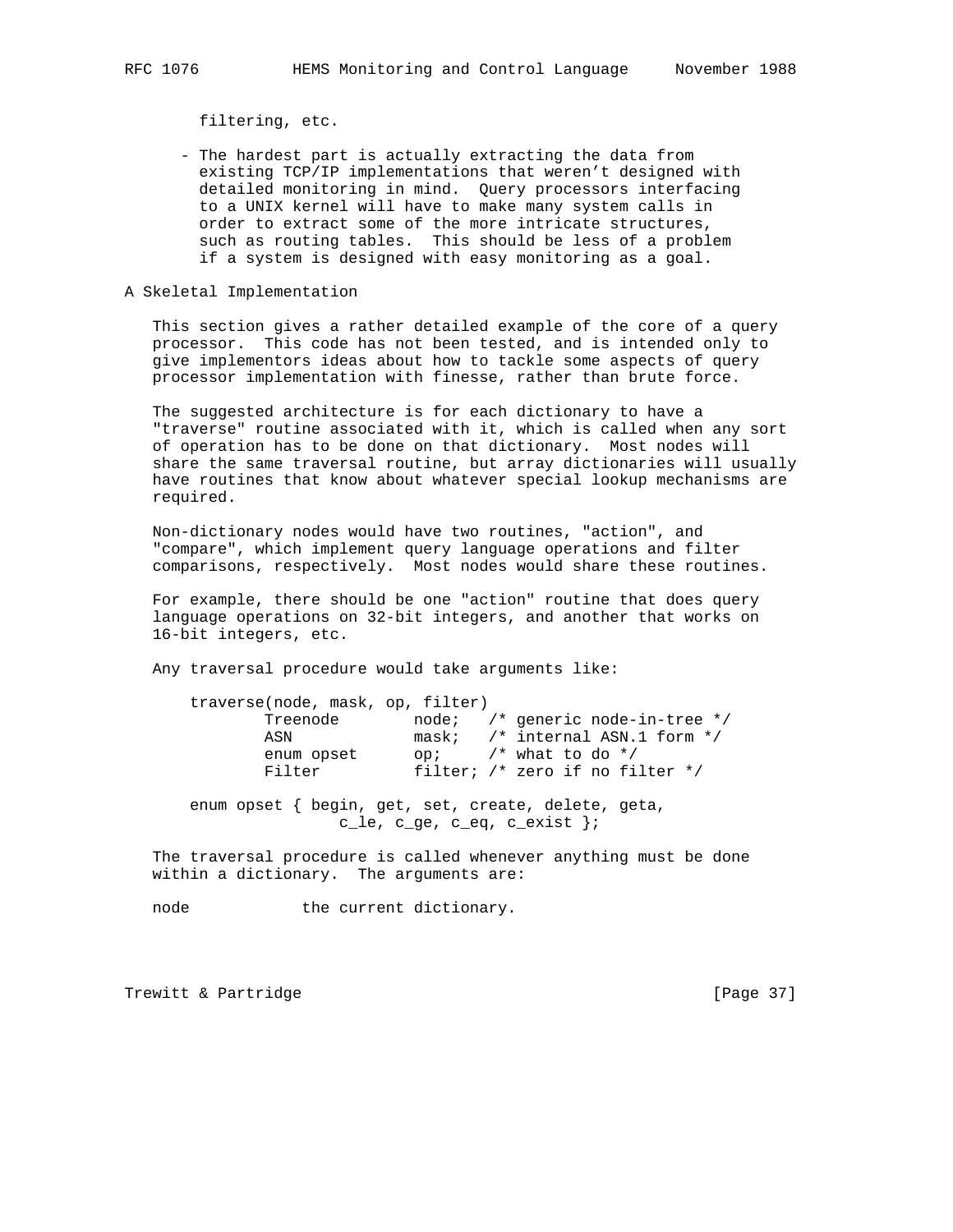- mask is either the template, path, or value, depending upon the operation being performed. The top-level identifier of this object will be looked up in the context of <node>.
- op is the operation to be performed, either one of the basic operations, or a filter operation.
- filter is the filter to be applied, or zero if none. There will be no filter when <op> is a filter-comparison operation.

 The general idea is that the traversal proc associated with a node has all of the knowledge about how to get around in this subtree encoded within it. Hopefully, this will be the only place this knowledge is coded. Here is a skeleton of the "standard" traversal proc, written mostly in C.

 When the query processor needs to execute a "GET" operation, it would just call:

traverse(current, template, GET, 0)

Notes about this example:

- This traversal routine handles either query language operations (GET, SET, etc.) or low-level filter operations. Separate routines could be defined for the two classes of operations, but they do much of the same work.
- Dictionary nodes have a <traversal> proc defined.
- Leaf nodes have an <action> proc, which implement GET, SET, GET-ATTRIBUTES, CREATE, and DELETE, and a <compare> proc, which performs low-level filter comparisons.
- In the generic routine, the filter argument is unused, because the generic routine isn't used for array dictionaries, and only array dictionaries use filters.
- An ASN type contains the top level tag and a list of sub-components.
- size(mask) takes an ASN.1 object and tells how many sub-items are in it. Zero means that this is a simple object.
- lookup(node, tag) looks up a tag in the given (tree)node, returning a pointer to the node. If the tag doesn't exist

Trewitt & Partridge **and Communist** [Page 38]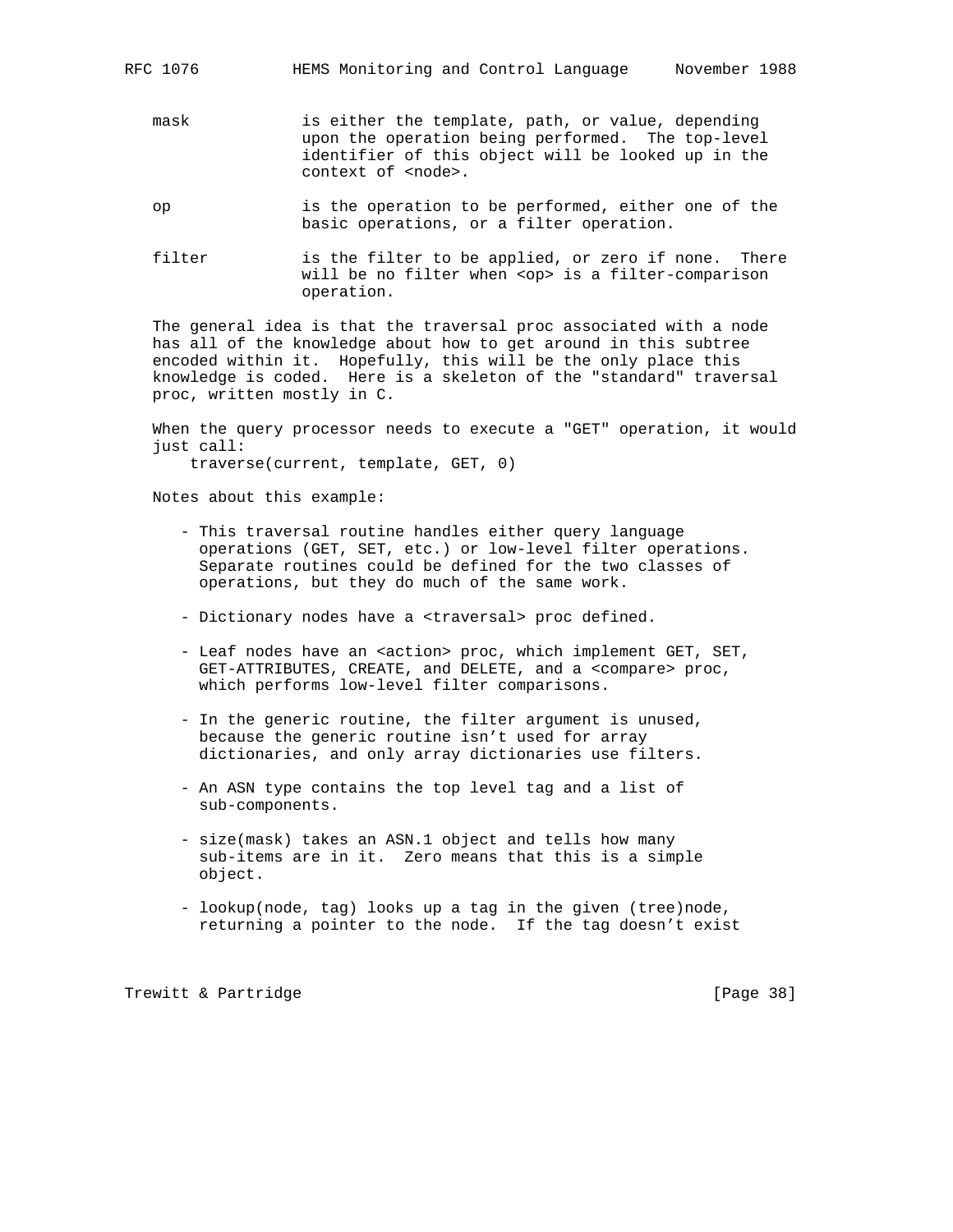in that node, a pointer to a special node "NullItem" is returned. NullItem looks like a leaf node and has procs that perform the correct action for non-existent data.

 - This example does not do proper error handling, or ASN.1 generation, both of which would require additional code in this routine.

```
 /*
       * For op = GET/SET/etc, return:
                  true on error, otherwise false.
       * When op is a filter operation, return:
                  the result of the comparison.
       */
      int std_traverse(node, mask, op, filter)
          Treenode node; /* current node */
ASN mask; /* internal ASN.1 form */
 enum opset op; /* what to do */
         Filter filter; /* unused in this routine */
       {
         ASN item;
          Treenode target;
          boolean rv = false;
          extern Treenode NullItem;
         if (filter != null) {
             error(...);
         return true;
 }
         target = lookup(node, mask.tag); /* We are at the leaf of the template/path/value. */
         if (size(maxk) == 0) switch (op)
 {
             case BEGIN:
                 /* non-existent node, or leaf node */
                if (target == NullItem || target.traverse == 0) {
                    error(...);
                    return true;
 }
                 else {
                    begin(node, mask.tag);
                    return false;
 }
             case GET: case SET: case GETA:
```
Trewitt & Partridge **and Execution** [Page 39]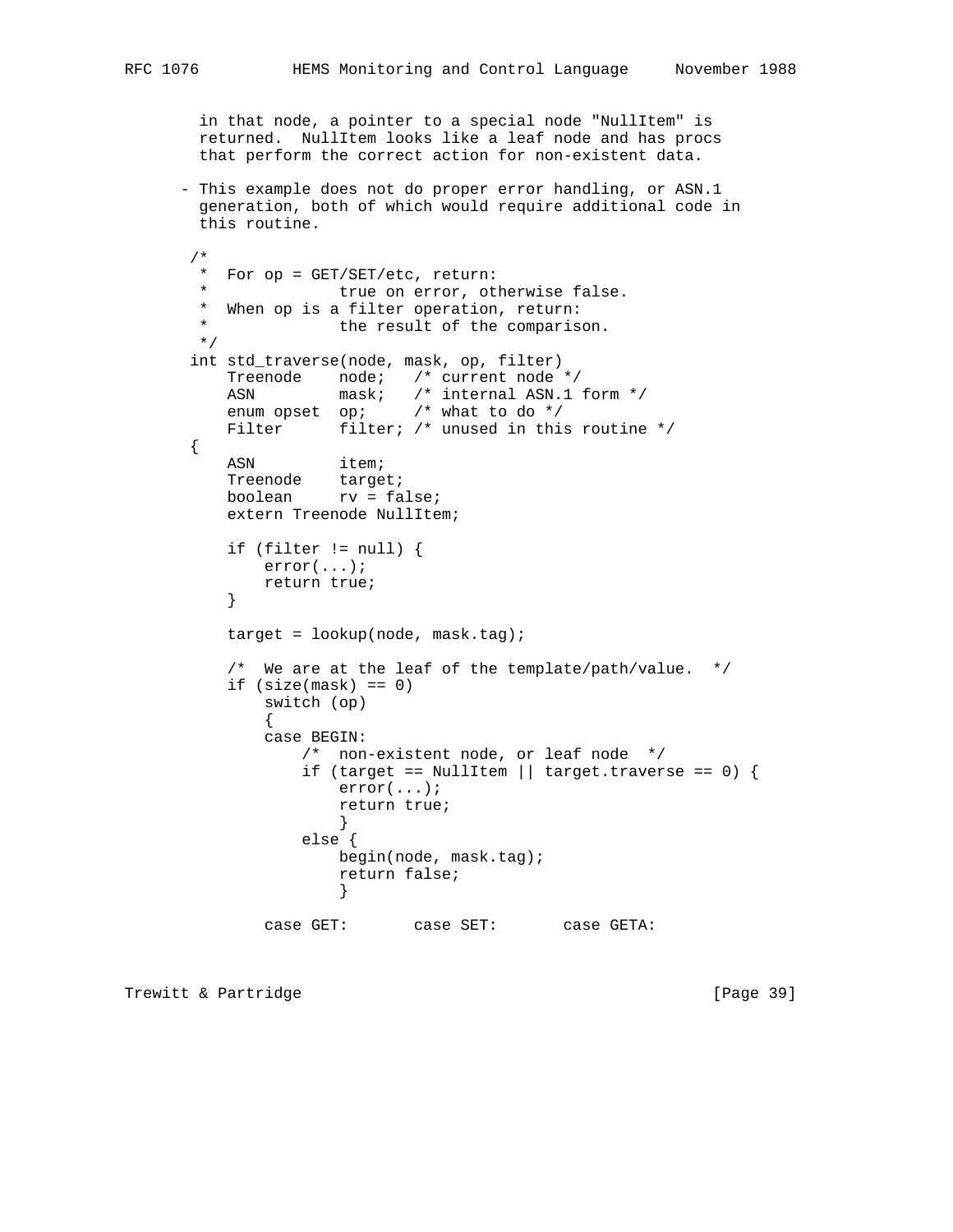```
 case GETR: case CREATE: case DELETE:
                 /* A leaf in the mask specifies entire directory.
                   For GET, traverse the entire subtree. */ if (target.traverse)
                    if (op == GET) {
                        foreach subnode in target
                           /* Need to test to not GET memory. */
                          rv |= (*target.traverse)
                                 (target, subnode.tag, op, 0);
                    return rv;<br>}
 }
                   else if (op == SET) /* no-op */ return false;
                   else if (op != GETA) {
                        error(...);
                    return true;
 }
                 /* We're at a leaf in both the mask and the tree.
                Just execute the operation.<br>*/\star/ else {
                   if (op == BEGIN) { /* Can't begin on leaf */ error(...);
                       return true;
                     else
                    return (*target.action)(target, mask, op);<br>}
 }
                 } /* else */
             default: /* Comparison ops. */
```

```
 return (*target.compare)(target, mask, op);
              } /* switch */
           /* We only get here if mask has structure. */
           /* can't have multiple targets for BEGIN */
          if (op == BEGIN && size(mask) != 1) {
               error(...);
               return true;
 }
           /* or for a single filter operation. */
           if (op is comparison && size(mask) != 1) {
              error(...);
              return false;
```

```
 }
         /* Iterate over the components in mask */
         foreach item in mask
\{
```
Trewitt & Partridge **and Communist Communist Communist Communist Communist Communist Communist Communist Communist Communist Communist Communist Communist Communist Communist Communist Communist Communist Communist Communi**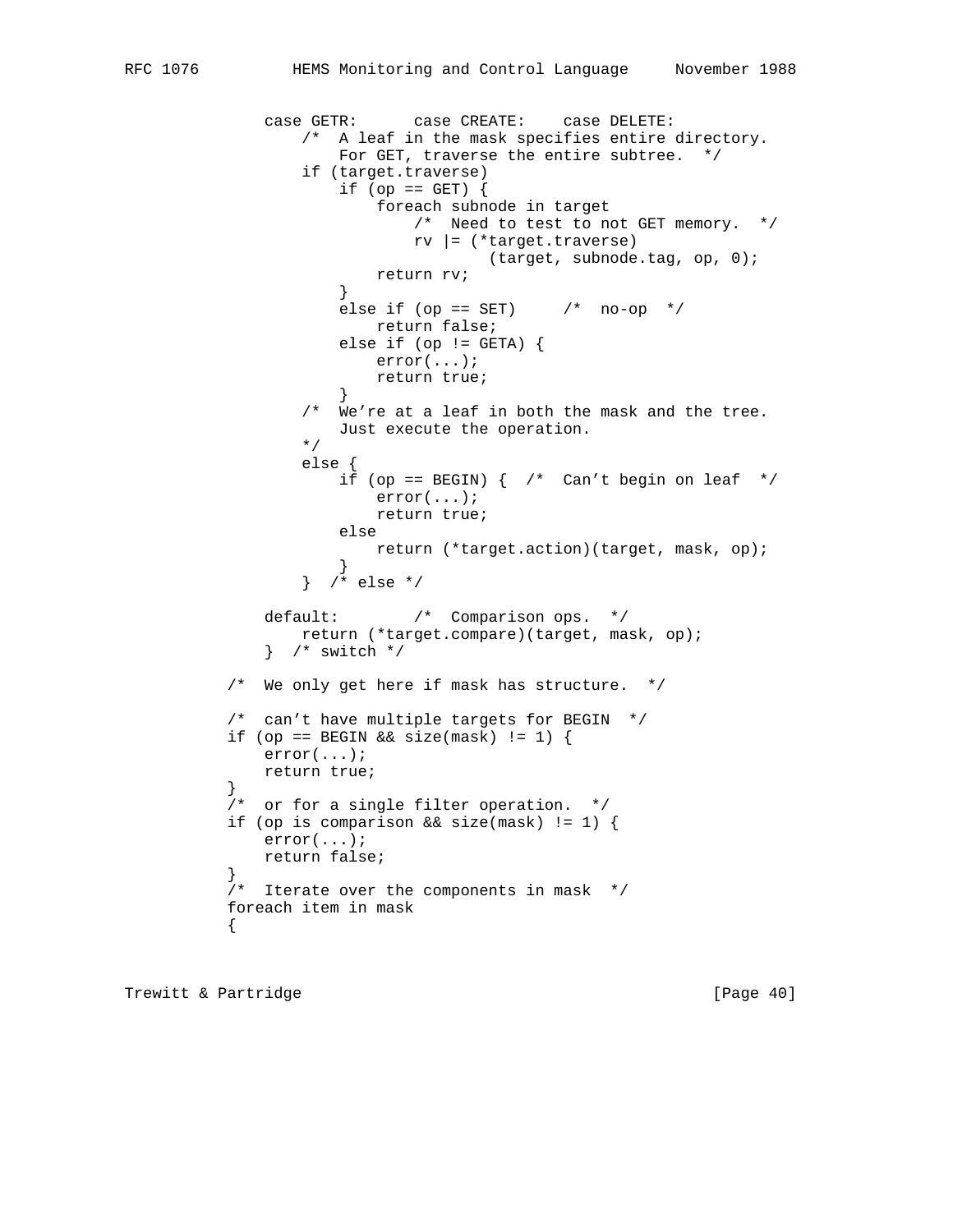```
 if (target.traverse) /* traverse subtree. */
                 rv |= (*component.traverse)(component, item, op, 0);
              else /* leaf node, at last. */ if (op is comparison)
                       return (*target.compare)(target, mask, op);
                   else
                       return (*target.action)(target, mask, op);
           } /* foreach */
          return rv;
       } /* std_traverse */
   Here is a bare skeleton of an array-type dictionary's traversal proc.
       int array_traverse(node, mask, op, filter)
           Treenode node; /* current node */
          ASN mask; /* internal ASN.1 form */
           enum opset op; /* what to do */
          Filter filter; /* unused in this routine */
       {
           Treenode target;
           boolean rv = false;
           extern Treenode NullItem;
           /* Didn't find that key. */
           if (mask.tag != this array's iteration tag)
               return false;
          if (op == BEGIN && filter == null) {
              error(...);
          return 1;<br>}
 }
           /* The implementation of this loop is the major trick! */
           /* Needs to stop after first filter success on BEGIN. */
          foreach target in node {<br>if (filter == null ||
                                            y^* if no filter, or */
                  ExecFilter(target, filter)) /* if it succeeds */
                  rv |= (target.traverse*)(target, mask, op, 0);
 }
       } /* array_traverse */
```
 Object-oriented programming languages, such as C++, Modula, and Ada, are well suited to this style of implementation. There should be no particular difficulty with using a conventional language such as C or Pascal, however.

Trewitt & Partridge **and Communist** [Page 41]